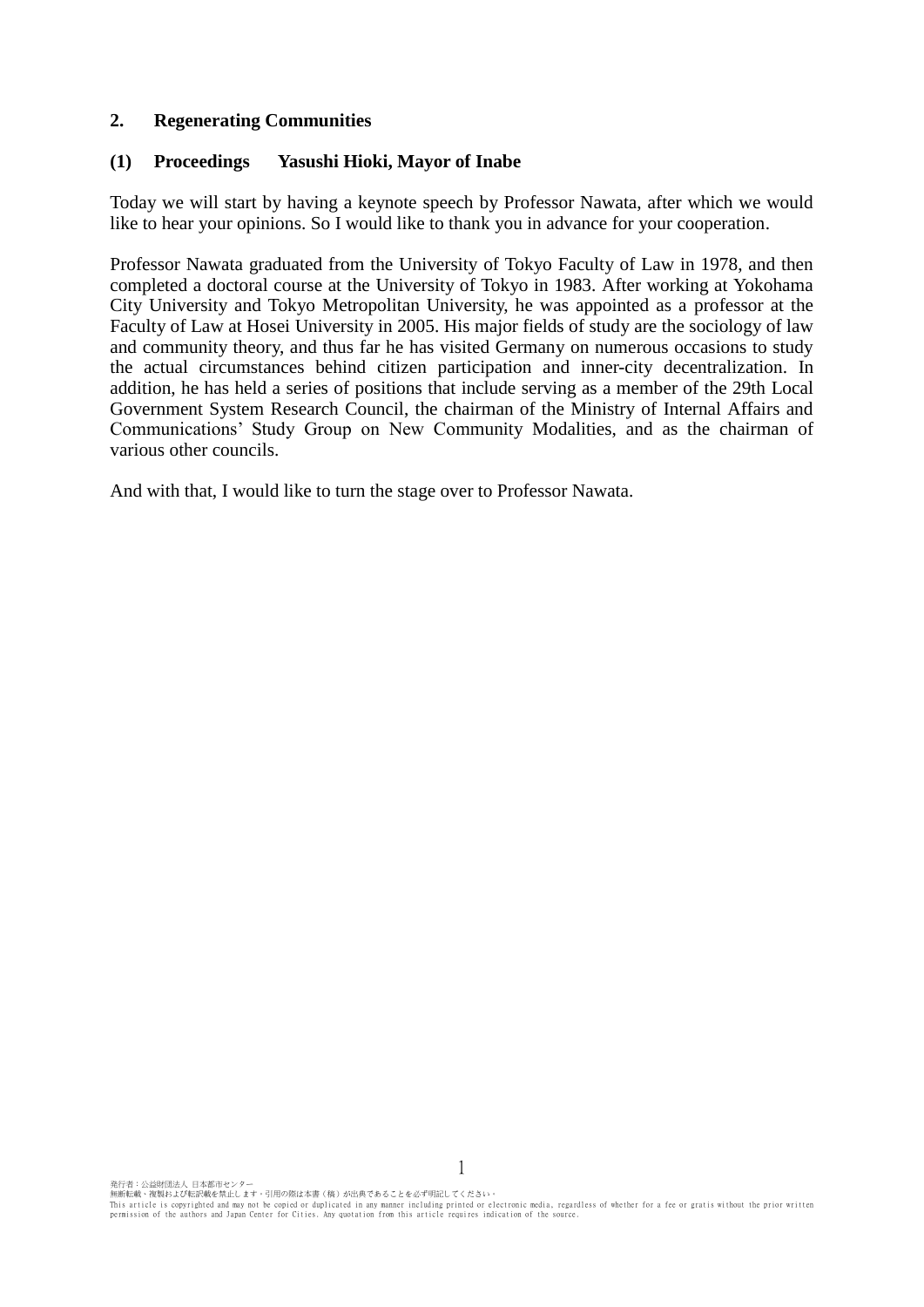## **(2) Keynote Address Yoshihiko Nawata, Professor at Hosei University**

I would like to begin by making three comments, which will also serve as a self-introduction of sorts.

Currently, I am acting as chairman of the Japan Association for Community Policy. This year the Japan Association for Community Policy will mark our tenth convention. This is held every year in July with both individual and group members, and we would be delighted to have everyone here take part.

Next, I would like to introduce the book *Accounting for Beginners*. It is often said that there are not all that many people who can serve as executive officers for the various organizations that are active in communities, such as community councils, neighborhood associations, nonprofit organizations (NPOs), and so on. I think that one of the main reasons for this is because it is terribly difficult for people to perform precise accounting, or because they don't understand this that well. Therefore, at the Ministry of Internal Affairs and Communications' Study Group on New Community Modalities that was just mentioned we were allowed to hold an off-the-record study session on accounting, which we turned into a book. Lots of people have shown a great deal of interest in this. And I think that there is definitely a need for it.

Thirdly, the recently mentioned Ministry of Internal Affairs and Communications' Study Group on New Community Modalities has proposed ideas like "community cooperatives," for example. I believe that the mayors are possibly already working on these in some form or another in each of the municipalities, or are at least thinking about doing so. In addition, the group is also considering and proposing a variety of other points at issue. The actual report has been uploaded to the website, and so I encourage you all to refer to it.

I am truly grateful for having been invited here today. To be honest, when I received the invitation I personally did not associate the terms "national governmental institutions" and "community" with one another. But since I rarely have the opportunity to hold discussions with mayors I gladly accepted.

After the major earthquake occurred on March 11, my plans for things like speeches in municipalities and committees were canceled. Though this should have left me with a great deal of free time, mentally I felt like I had been worked over, and so I spent day after day not making much progress with my research.

During this time I began to seek out various lessons that I should take away from this massive earthquake as a community researcher. As far as the conclusions that I have now arrived at, I tend to think that this earthquake has hinted at the fact that the issue of national governmental institutions and that of community regeneration are directly connected. As I was doing this, today's address was drawing near, and as such I would like to share my personal views on this matter.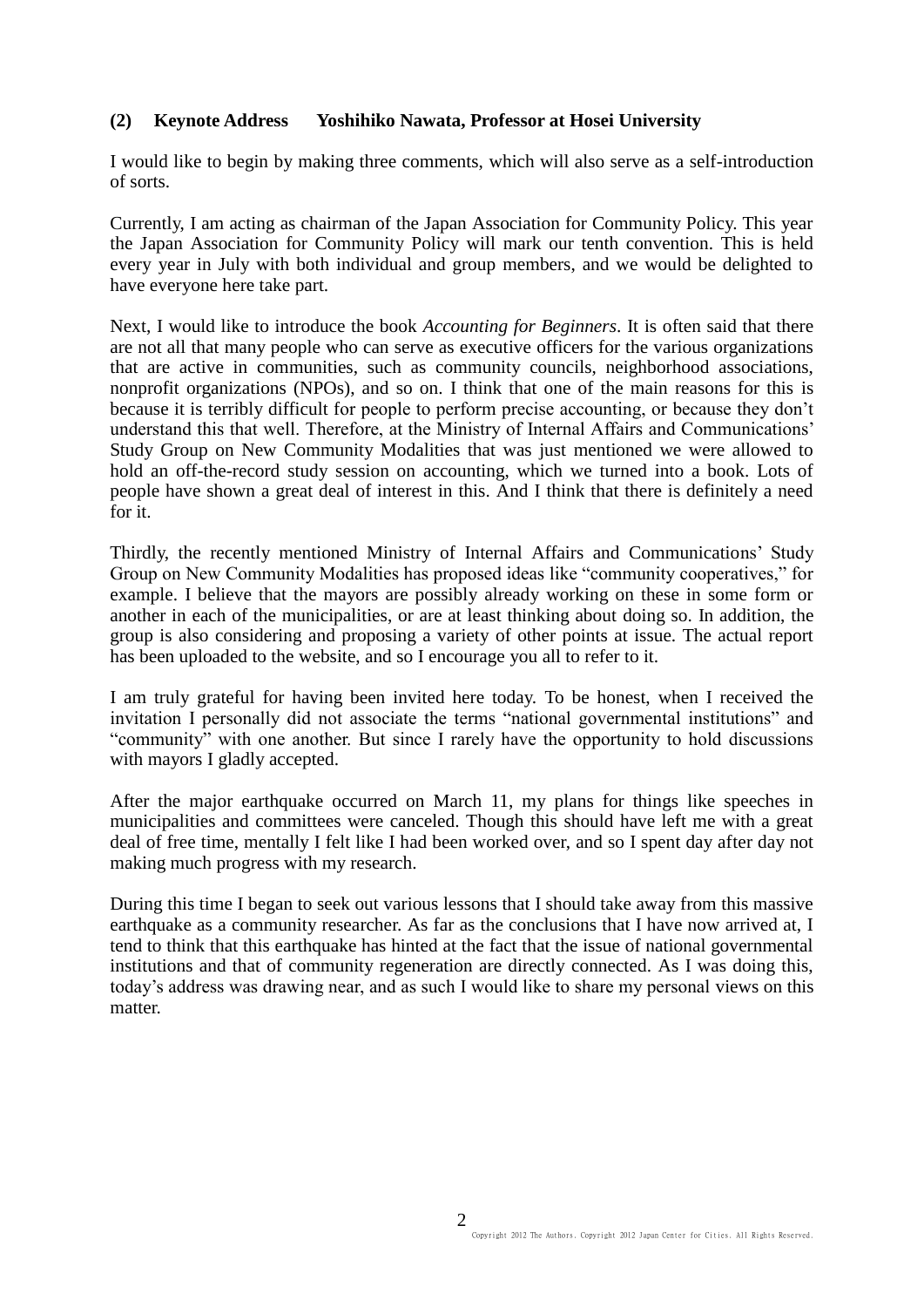11th Mayor's Meeting on National Governmental Institutions and Communities

# **Postulates and Institutional Design for Community Region**

May 12, 2011 Yoshihiko Nawata (Hosei University)

## **1. Thoughts on the Great East Japan Earthquake: The Increasing Importance of Community Regeneration**

- A rich civil society and inadequate government
- The local communities that have cultivated the perseverant and orderly Japanese people

## **2. Basic Conditions for Managing Communities Learned from Milton Kotler**

- (1) Milton Kotler and his era
- (2) Communities deprived of the basic conditions for managing regions by mergers
- Officially demarcate the extent of their authority
- Corporate status
- Authority to levy taxes
- Authority to enact ordinances
- (3) Restoring the four conditions (for neighborhood government) through private corporations (community development corporations)

## **3. How Have the Japanese Maintained the Conditions for Regional Management When Faced with Mergers?**

Communities that have lost the conditions for regional management through mergers have been rehabilitated through the strength of just the private sector. Community councils and neighborhood associations are great organizations for this.

#### **4. Significance of the Institutionalization of Communities since the 1990s**

- (1) Weakening of and declining enrollment rates in community councils and neighborhood associations
- (2) Policies to once again provide communities with an institutional framework have been attempted nationwide
- (3) But their very structures are premised on the strength of private organizations
- (4) Private regional organizations and private NPOs must be strengthened through initiatives for coordination
- (5) Acute sensitivity to new movements such as community businesses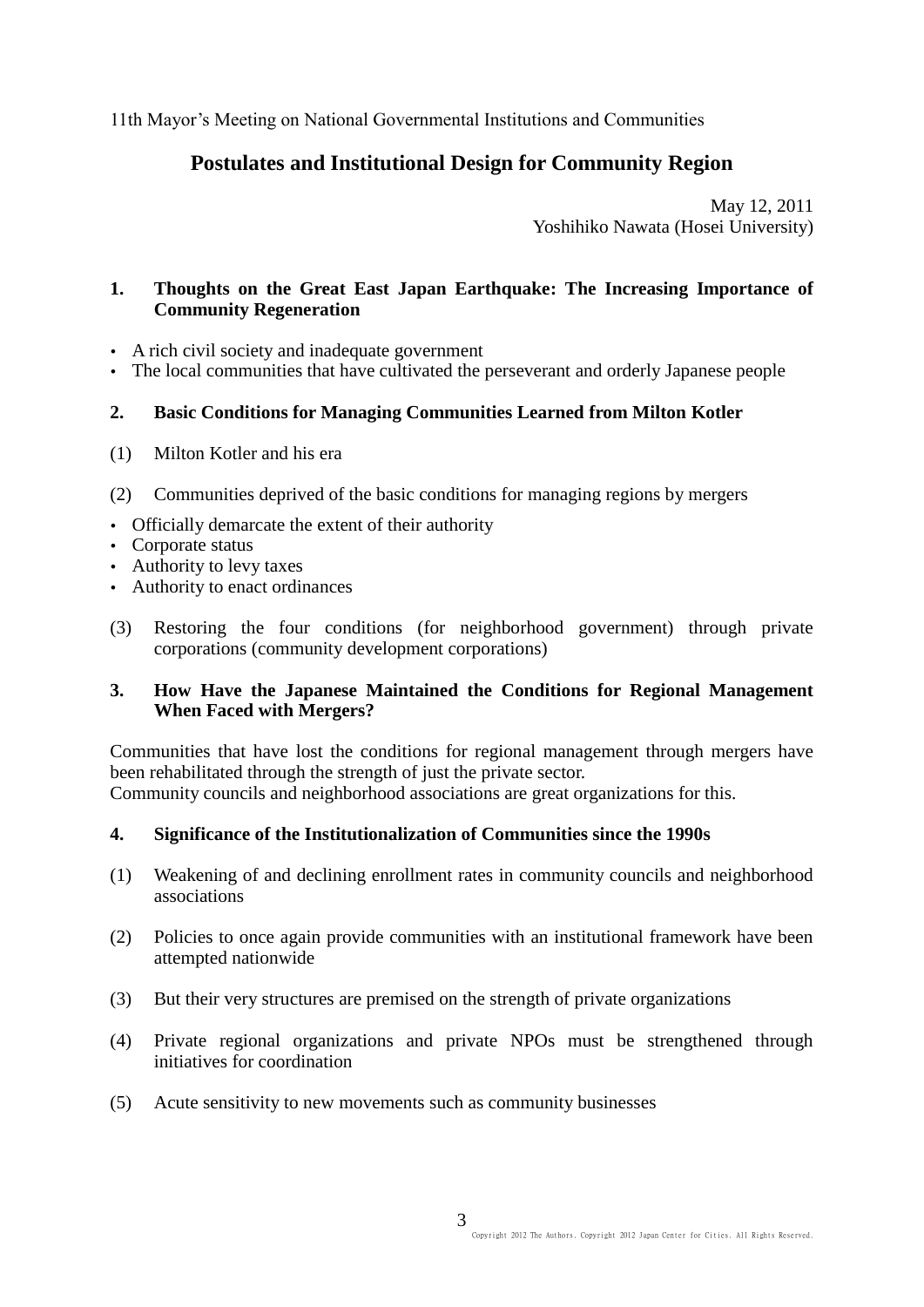## **Thoughts on the Great East Japan Earthquake**

I would like to start by discussing my thoughts on the Great East Japan Earthquake. I've mentioned how various different plans of mine were canceled following the earthquake, but my investigation in Germany proceeded as scheduled from the end of March to early April.

In reflecting back on the sequence of events from the earthquake through the beginning of the next fiscal year, there are two things that I find particularly striking.

The first is that, in the responses from other countries to this event many people have lauded the Japanese people with praise by asking how it is that the Japanese were able to act in such a patient and orderly manner. I dare say that most of the countries around the world had that impression. I think that such comments did not mean to imply that Japan is an odd country, but rather a wonderful one.

For example, Westerners may be prone to thinking that nothing exists below the basic community of the municipality. But in this great earthquake there were cases such as where town halls themselves were washed away, dealing a catastrophic blow to municipal functions. You would think that when something like that happens public order would be compromised and individuals would be reduced to a primitive state. Yet even though the expectation was that public order would be lost, the Japanese people did not attempt to enter the destroyed shops right in front of them to steal things, nor did looting and violence break out. This led them to believe that the Japanese people and residents of Japan are amazing.

Of course, you certainly hear about behavior like people secretly traveling to the regions stricken by the tsunami to steal from depositories, or arguing and competing for food at the shelters and so on, but for the most part there is none of the looting and violence that you would undoubtedly expect to see in other countries.

As a community researcher I feel compelled to offer a response to the question of why this is. In fact it is not the case that nothing exists below the municipalities, for as you all know there is a significant presence there. There are regional organizations, such as community councils and neighborhood associations, as well as organizations like joint community councils and neighborhood associations that consolidate these together. Elementary school districts roughly correspond to the zones for these joint community councils. I think that many cities carry out policies that create community structures with this as their aim. As this shows, in Japan's case there are solid mechanisms for managing local regions on the civilian side as well, even if they are not found in administrative or legal institutions-what would be called "civil society" if you were to put it in the stylish terminology. And these do not break down, even when municipal government buildings are swept away by a major earthquake. This is what creates order at the shelters without any intervention. Perhaps this is why the orderliness and forbearance of the residents of the Japanese islands that other countries find so surprising has persisted.

However, according to yesterday's newspaper, the question of whether the halted nuclear power plants can restart following periodic inspections has become an issue. It said that despite the fact that there are no legal provisions to this effect, the plants cannot restart unless the local people consent to this. But won't this course of events somehow sidestep conceptual arguments over the merits and demerits of nuclear power completely and lead to a rejection of nuclear power? Though the matter is probably not that simple, I gradually started to think that Japan just might be a country where such strange things can happen.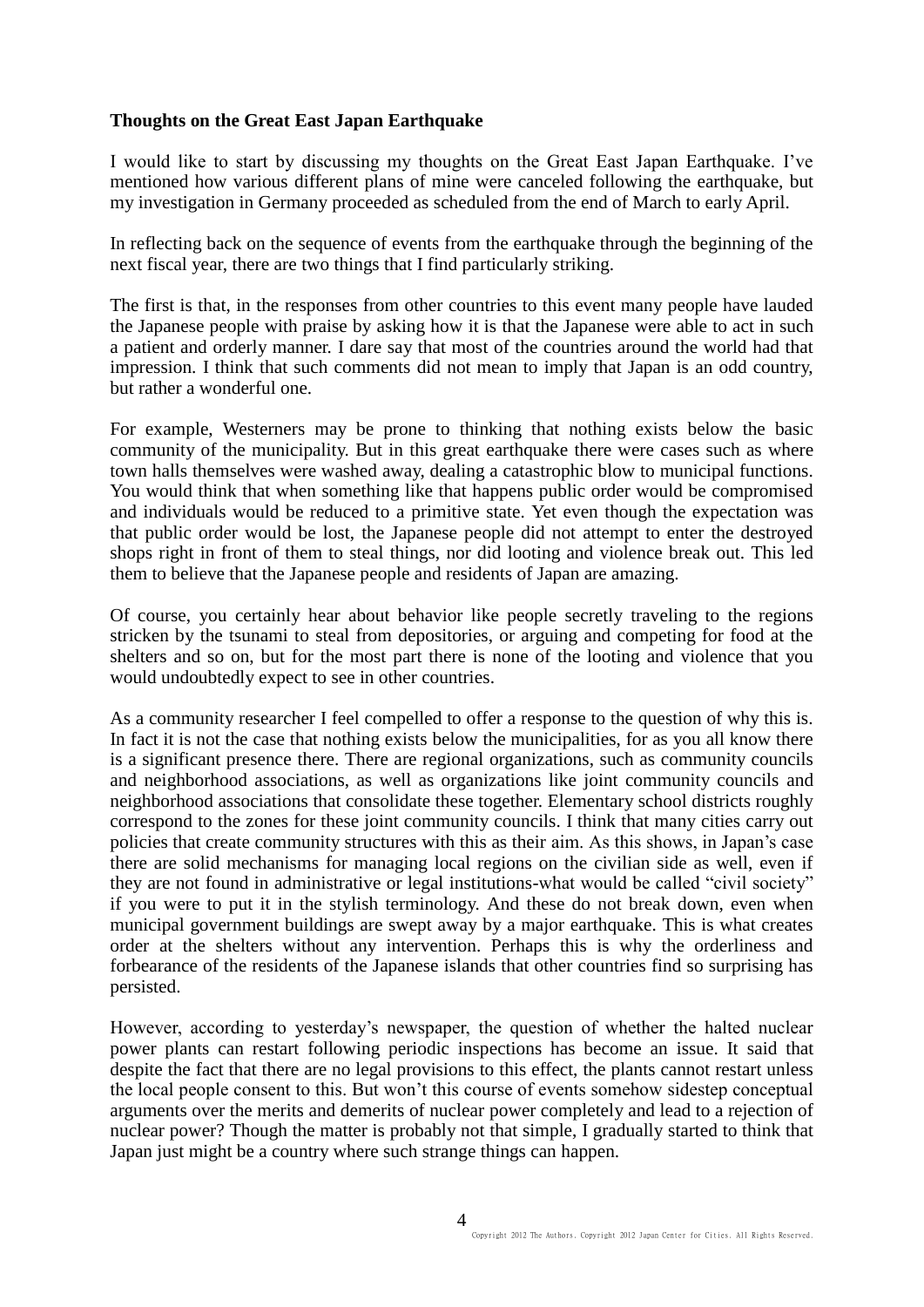As opposed to this, what would it have been like in Germany, where I visited in April? I read German newspapers and magazines to see what the debate over nuclear power is like there. Up until now, Chancellor Angela Merkel has steered her administration toward overturning the anti-nuclear power policy that has been set forth by the former coalition government between the Green Party and the Social Democratic Party of Germany. Yet throughout her busy schedule during an international conference she kept following the situation in Fukushima, Japan the whole time, and then personally decided to make a break with nuclear power. When the top leader of the country identified it as a problem then the administration set its sights on abandoning nuclear power. In response to this, the public carried out a vigorous debate through the mass media.

When you witness this, then Japan's response concerning nuclear power appears feckless, as if it were somewhat half-baked or haphazard. Of course, they were dealing with an extremely difficult and unprecedented state of affairs, and so it is not my intention to speak critically of the individual responses by the current administration. But I do feel that at the very least this shows that there are considerable differences regarding how the governments themselves function both here and in Germany. Japan's style is not one where the top leaders clearly identify a problem and then the public at large holds a debate in response to this, rather it is more prone to leaving things up to chance. It is problematic when there is a rich civil society but politics is not enriched. Therefore, I feel that I would like for those in politics to learn from the richness found in Japan's civil society, private sector, and local communities.

When you think about it like this, it is essentially the top leaders in the municipalities who serve as the point of intersection between politics and local communities. On the one side mayors are also politicians. But they are also the top leaders in local government. They are situated at an important intersection that connects local communities with the political community. I think it is extremely important that there are meetings where such people can take an interest in these problems and expressly gather together despite their busy schedules.

So to that effect, I have candidly stated my thoughts on the earthquake, and hope that you will make use of it as subject matter in the discussions to follow.

When considered in these terms, the earthquake has served to strengthen my conviction in the belief that the theme of "community regeneration" will continue to grow in importance in the future. I would like to quickly run through what sorts of issues we should be thinking about in contemporary Japan for the sake of community regeneration from my own personal standpoint.

#### **Basic Conditions for Managing Communities Learned from Milton Kotler**

Did it make you uncomfortable when I used the term community to refer to municipalities a little ways back? The truth is that municipalities, which are to say basic local governments, were supposed to be communities in and of themselves. This is still the case even today in places like France, where anywhere with a population in the double digits is a commune (municipality). These communes have been vested with corporate status, as well as the authority to levy taxes and enact ordinances. If nothing else they have been set up so as to be able to manage their local communities without any institutional excesses or deficiencies. But this is not the case in Japan. Japan's municipalities have gone through three rounds of large-scale mergers. This problem is one that I would like to reconsider once more in line with the theories of the American Milton Kotler.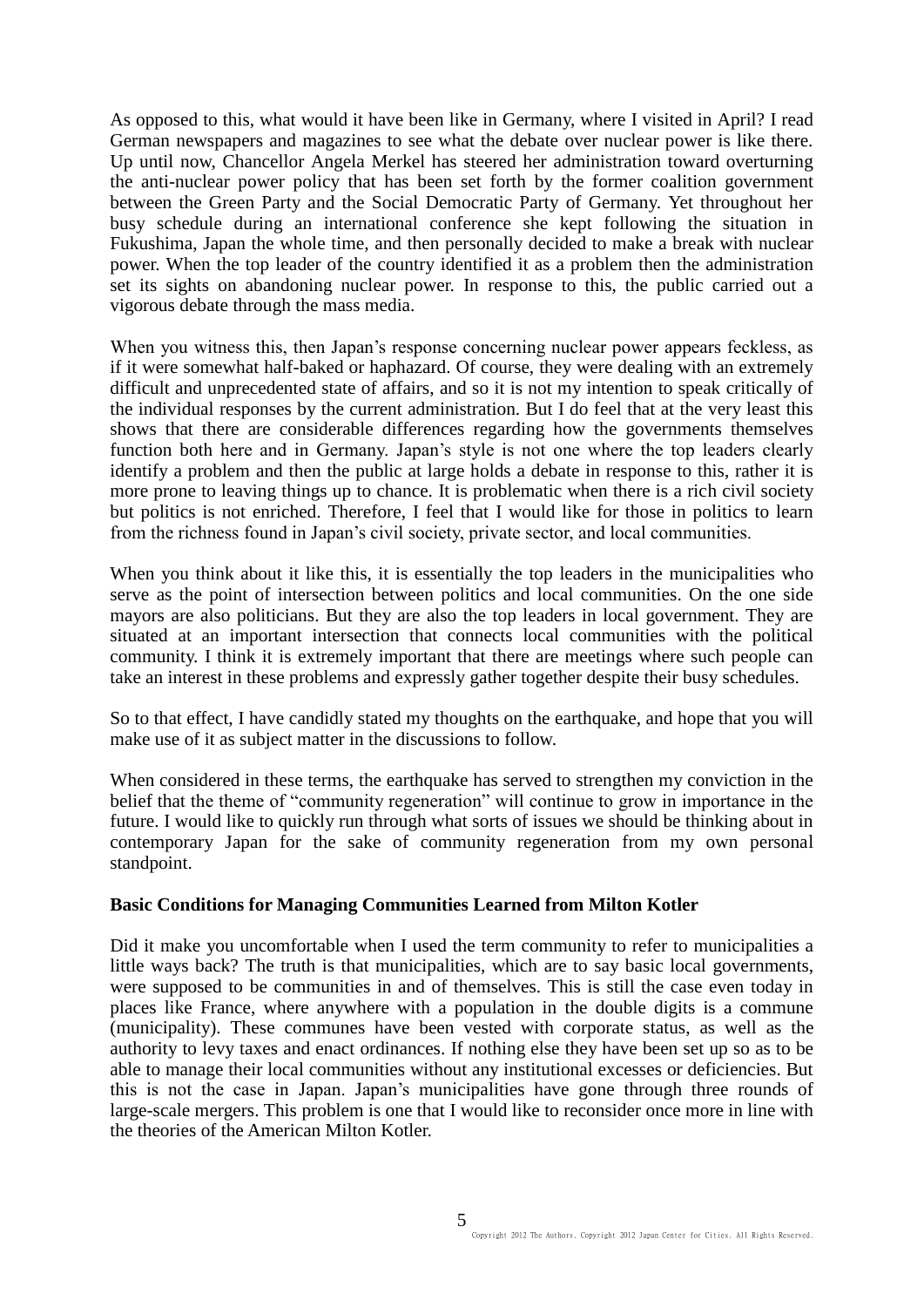This Milton Kotler is not a scholar. If anything he would have to be called a social activist. He exemplified a certain school of thought in the civil rights movement in the United States in the 1960s, and thought that it was important for residents to independently manage their local communities. He claimed that communities in and of themselves are inherently local governments, or municipalities in other words, and have been vested with full-fledged institutional conditions. For example, they were able to decide on and enforce matters on their own, such as whether to enhance services for residents and how much tax to raise for this purpose, or measures to revitalize commercial districts and industrial location policies.

However, at a certain point the municipalities that served as communities were forced to merge with powerful major cities located nearby. Upon being merged they no longer received the benefits from the taxes that they themselves had paid. The reason for this is because these funds mainly started to be invested in the central areas, namely the downtown areas, of the major cities they were incorporated into. Wealth was being extracted from the periphery and invested in the center. For example, the result of pursuing policies that attempted to enhance port facilities in order to turn these cities into major cities that had an edge in national or global economic competition has been to place peripheral regions at a disadvantage. I would like to see them move in a direction of once again trying to make over their towns by themselves. If they fail to do so they will be swallowed whole by the major cities; commercial districts will decline, industry will go somewhere else, and their populations will desert them, leaving them nothing but a shadow of their former selves. I feel that this is decidedly real in contemporary Japan, but his analysis was that these peripheral areas had declined as a result of mergers based on reflections on the history of cities in 20th century America.

In response to this, he claimed that private corporations known as community development corporations should be established in the districts where there had once been independent municipalities, and these should once again take the lead in regional management. What he is talking about with these are the NPOs and community businesses that are all the rage at the moment. For the United States, the states would license the municipalities. In other words, local communities would become municipalities by drafting a charter, petitioning the state with this, and then receiving the state's approval for their charter. Therefore, the course he pursued was one in which private corporations in the form of community development corporations would be established in districts where municipalities had previously been incorporated and merged, which would go about building up their track record by engaging in regional development. Then, based on this track record they would petition the state with their intention to become a local municipality, and thereby gain approval. He called this "neighborhood government."

#### **Basic Conditions for Managing Regions Deprived of Their Communities by Mergers**

Kotler says that the following four points are important in order for residents to independently manage communities on their own.

First off, it is essential that they officially demarcate the extent of their jurisdiction. Article 5, Section 1 of Japan's Local Autonomy Act stipulates that, "The districts for ordinary local public bodies will depend on their former districts," but this must be properly officially demarcated in this manner.

Secondly, they must have corporate status. They must have corporate status in order to stand as the driving force behind original policies both internally and externally. For these, Article 2, Section 1 of the Local Autonomy Act stipulates that "Local public bodies are defined as corporations" in Japan.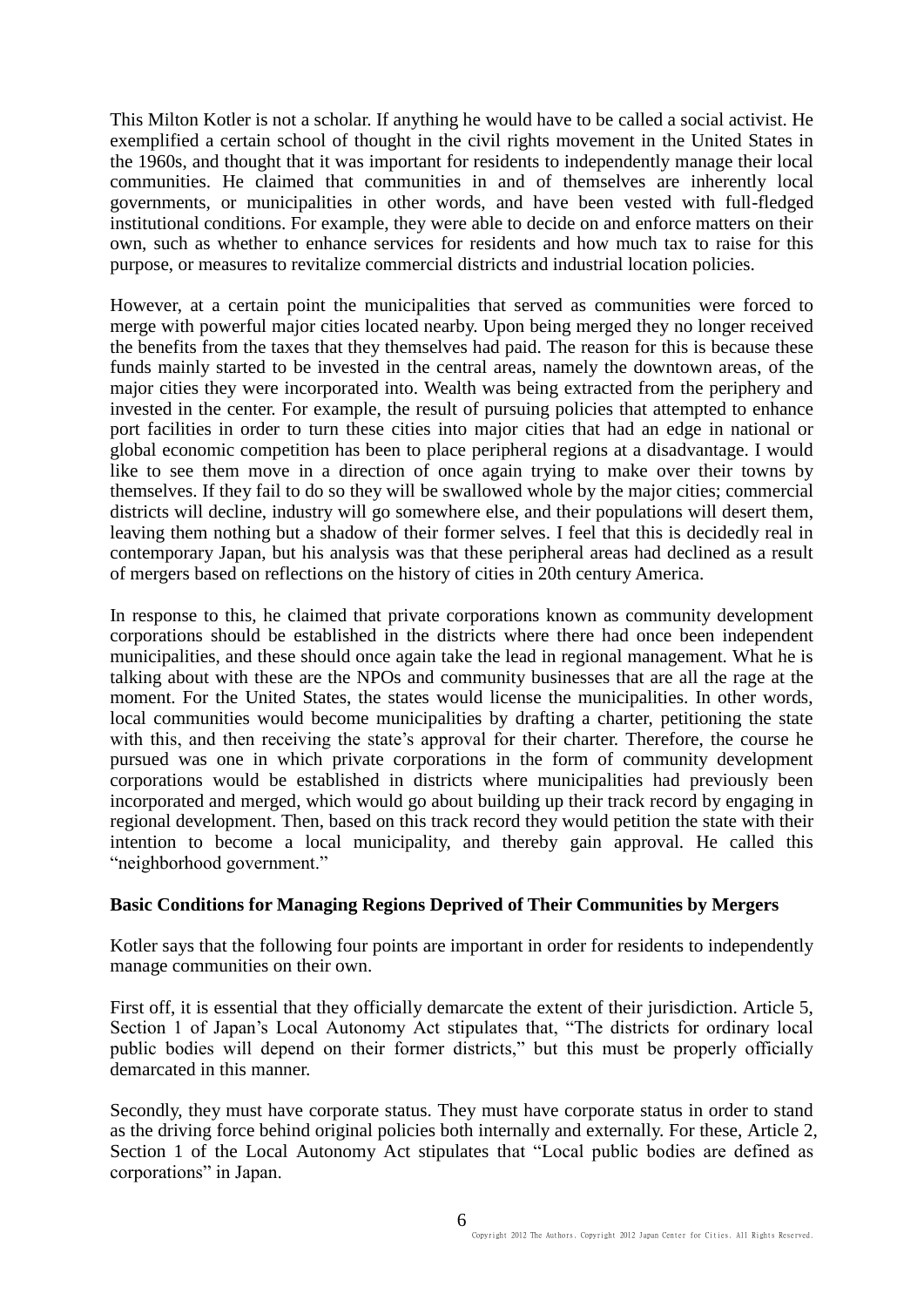Thirdly, in order to carry out policies they must have the authority to levy taxes in order to receive contributions of financial resources from everyone that are suited to each person's ability to contribute. If there is no institutional framework for this then all they can do is collect membership fees. But if the local community is recognized as a public corporation in the form of a local public body then it can secure financial resources through its authority to levy taxes.

Finally it must have the authority to establish ordinances. Kotler claims that if these four conditions are missing then it will not be almost impossible to engage in full-scale regional management through just the presence of the private sector.

But what about cases where these had already been merged and there was nothing they could do in the immediate future? As was mentioned a little ways back, Kotler sketched out the following idea for these: Private corporations-these would be comparable to a historical successor of the corporations that were called community development corporations (CDC) in the United States-would be created. Once they had been created they would once again seek permission from the state at some point as they went about amassing a track record with local management, thereby becoming neighborhood governments.

This is what Kotler said. When there are people who unreasonably refuse to cooperate on the grounds that regional management is difficult, then it would be problematic if there were no way to compulsorily get money from them through taxation, or to get them to follow the rules. For this reason there must be an institutional framework.

## **How Have the Japanese Maintained the Conditions for Regional Management When Faced with Mergers?**

Well then, what about the situation in Japan? Mergers have continued throughout the great consolidations in the Meiji, Showa, and Heisei Eras. However, these have deprived these municipalities of the institutional footing they need to continue carrying out independent regional management, just like with the municipalities on the periphery of major cities in the United States that Kotler depicted.

However, this poses a problem to local regions as long as they are deprived of this. So what did they do about this? They were able to go about performing regional management based upon civil principals on their own account, which is a feat that is about as equally deserving of admiration as those for which foreign countries showed admiration for during the recent earthquake. This was done by the community councils and the neighborhood associations. In other words, even though the extent of their jurisdiction had not been officially established, they went about deciding from where to where their respective domains would extend by talking with the surrounding regions. In some cases this probably resulted in disputes.

What is more, even when corporate status is lacking, in Japan's case the doctrine of case law, wherein entities that lack corporate status are treated similar to those that do have it, developed quite early on.

Since then, because they lacked the authority to tax they have collected membership fees as financing for carrying out their activities.

And because they lack the authority to establish ordinances they make rules by passing resolutions at general meetings. I imagine that there are various other ways of making rules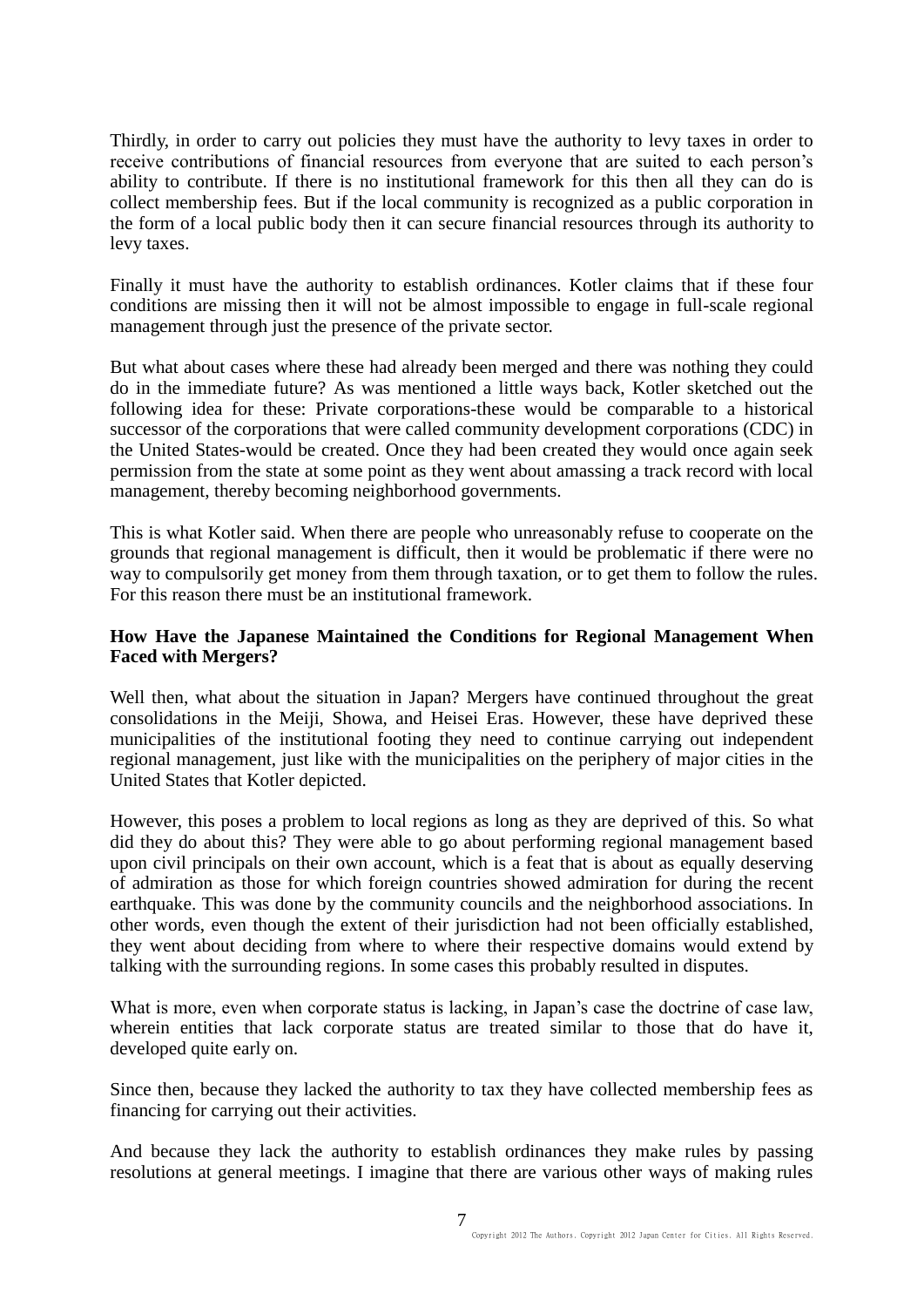aside from this, but they have pulled off an amazing feat in terms of engaging in regional management solely through civil principles based upon consensus like this.

By the way, the German word for ordinance is "saltzung," which also has the meaning of bylaws. Therefore, to a certain extent the same sorts of things can be accomplished by forming private non-governmental organizations as can be done with ordinances and bylaws, but as you are all no doubt already aware, ordinances carry legal enforceability. Penal regulations can be leveled in accordance with the Local Autonomy Act. Whereas the bylaws of private organizations lack such powers. I feel that these organizations are absolutely astounding for how they have engaged in regional management based solely on civil principles in the midst of nothing more than these sorts of fairly weak institutional guarantees.

As you may already be aware, one condition that is crucial for these community councils to make great contributions is that everyone who lives in the region must be a member. Because when that is not the case then membership fees are collected in lieu of taxes, and yet non-members will not pay these. Because of these familiar problems arise, like when people wonder, "Why is he allowed to travel under the crime prevention lights even though he didn't pay his membership fees?"

After that I mentioned that rules were made by council resolutions, since they lack the authority to establish ordinances. But if not everyone is a member then there will be problems like some people throwing litter wherever they please and claiming, "I'm not a member, so I wasn't aware of that rule."

Therefore, the community councils' enormous power proceeds from having everyone as a member, and when everyone is not a member then they grow proportionally weaker according to the extent of non-membership. In other words, what this means is that the lower their enrollment rates drop, the more the authority and power of the community councils and neighborhood associations wane. This is most likely a characteristic of regional management in Japan.

#### **Communities since the 1990s**

Though the data has yet to be fully collected on this, as far as I can see there has been a weakening of community councils and neighborhood associations, particularly in urban areas, since the beginning of this century. On this present topic I have their enrollment rates in mind as an indicator for how they are growing weaker, and it appears as if the speed with which these have declined has been accelerating since the 2000s. The strength of these community councils will conceivably fall off as a result of their falling enrollment rates. I mentioned this in my explanation of the aims at the outset, and I think that there is absolutely truth to this.

Municipal administrations must consider what sorts of measures they should take in response to this. This problem is one that has arisen by virtue of the fact that the consolidation of formerly independent municipalities, which is to say the consolidation of municipalities that were rejected by the Great Meiji and Showa Mergers, was somehow managed solely through civil capacity. Therefore, for municipal areas that once again disappeared through the Great Showa Consolidation-which is to say elementary school districts or joint community councils-at the very least it is essential to give such places some sort of institutional ranking once more. Naturally, as Milton Kotler has declared, vesting them with corporate status as well as the authority to levy taxes and enact ordinances is something that we cannot afford to do. It may be alright to vest them with these, but since doing so would lead to a situation in which the municipalities were once again dispersed then this is somewhat difficult to fathom.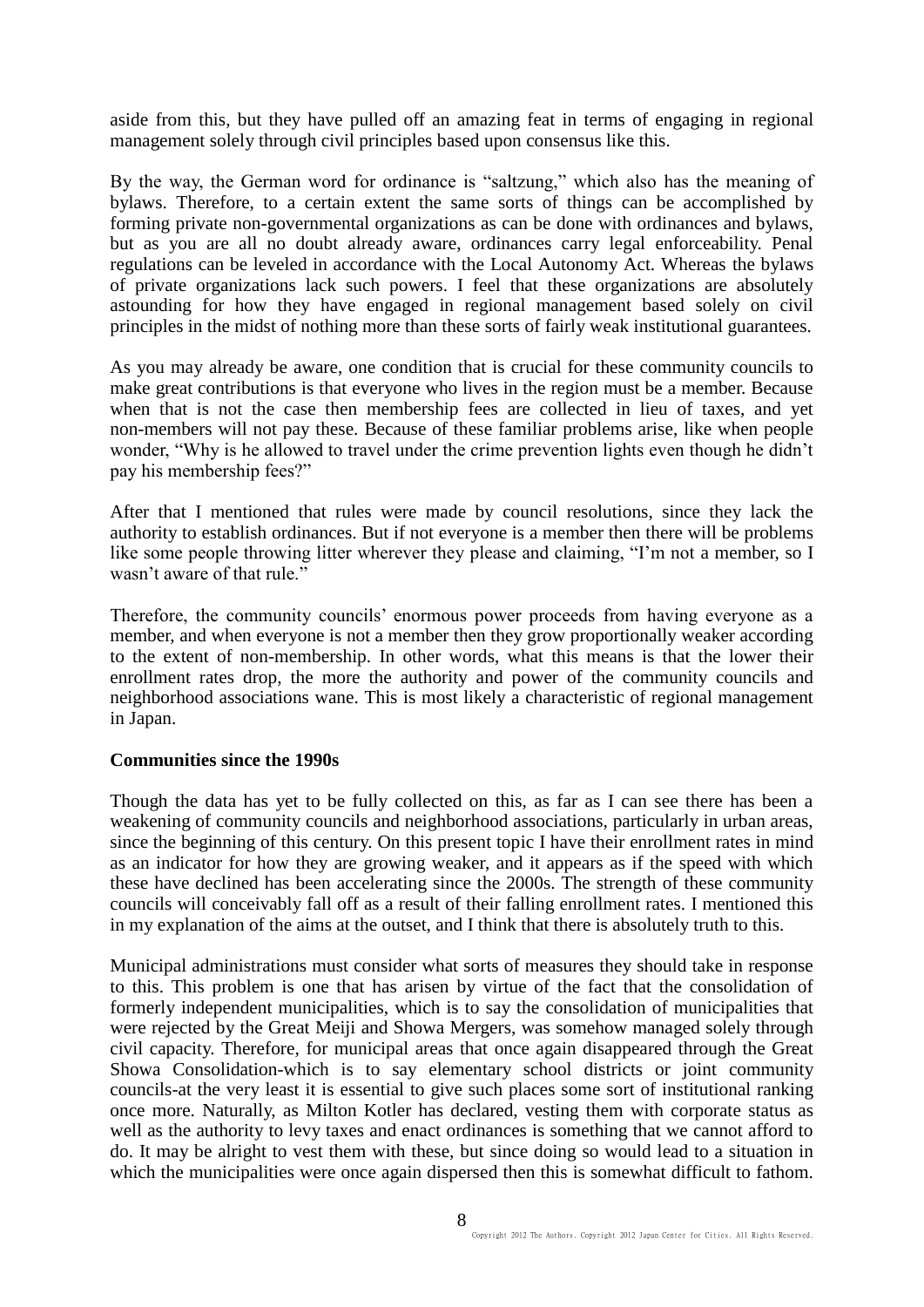There are some places that are using the local autonomous region system provided for by the Local Autonomy Act through the municipalities without going to such lengths.

Taking these matters into consideration, the Study Group on New Community Modalities mentioned a little while ago has been laying out the theoretical basis for the concept of "community cooperatives." This is not to imply that this will once again restore communities to their status as municipalities. But the process of giving them some sort of institutional framework and making it easy to work on community activities has been enthusiastically carried out, particularly since the 1990s.

That being the case, it appears as if this all follows quite coherently in a sort of scholarly sense. In other words, since until now civil organizations in Japan have been so amazing and civilians have set to work running the local communities close at hand, the government has been able to tread relatively lightly. Yet these civil organizations have been growing weaker. The reason for this is possibly because the government has done too much, as I mentioned in the explanation of the aims at the outset. If the civil organizations that have been running these regions weaken, then institutional frameworks will once again be set up there and regional management will expand through the strength of the official mechanisms. This consists of the community policies that the municipalities are currently working on. When described in this manner, it all appears to follow quite coherently.

Yet while incorporating communities into institutional frameworks once more and making it easy to work on regional management appears to follow in an extremely coherent manner, the fact of the matter is that it is not that simple. For example, since community councils and neighborhood associations have grown weaker, organizations with names like urban development councils and local community councils came to be created as official mechanisms. But when you pose the question of who is underpinning these, you find that it is of course the community councils and the neighborhood associations. Consequently, it is not enough to just create new community mechanisms. But rather, through these mechanisms policies must be managed so as to once again restore the dynamism of community councils, other regional organizations, or themed organizations such as NPOs. This is an important point. This could be said to be an opportunity for the mayors to show their stuff, and I think that you absolutely must do this by grabbing a hold staff who have a particularly firm sense of this and saying, "You, get it done."

It is often said that the private sector and local government will join forces to create a new public world, and this is what I believe is meant by "cooperation." The most important thing in all of this is to unearth the dynamism to regenerate communities. I feel that now it is incredibly important to proceed to once again revitalize local autonomy by creating a variety of institutional mechanisms, creating a setup where personnel are put in charge of communities, and through other such measures. The truth is that these things have continued to be important all throughout these past 20 or so years, but I feel that having experienced the aforementioned large earthquake has once again prompted an increased recognition of their importance.

#### **Acute Sensitivity to New Movements like Community Businesses**

There is one final thing I would like to mention. This is an issue that mayors may have varying levels of sensitivity to, but I would like for all of you to be acutely sensitive to new movements such as community businesses. I live in the city of Yokohama, where I also go about performing my various work and engaging in civic activities of my own accord. Seen from such a perspective, major cities tend to be more conservative. There is a stronger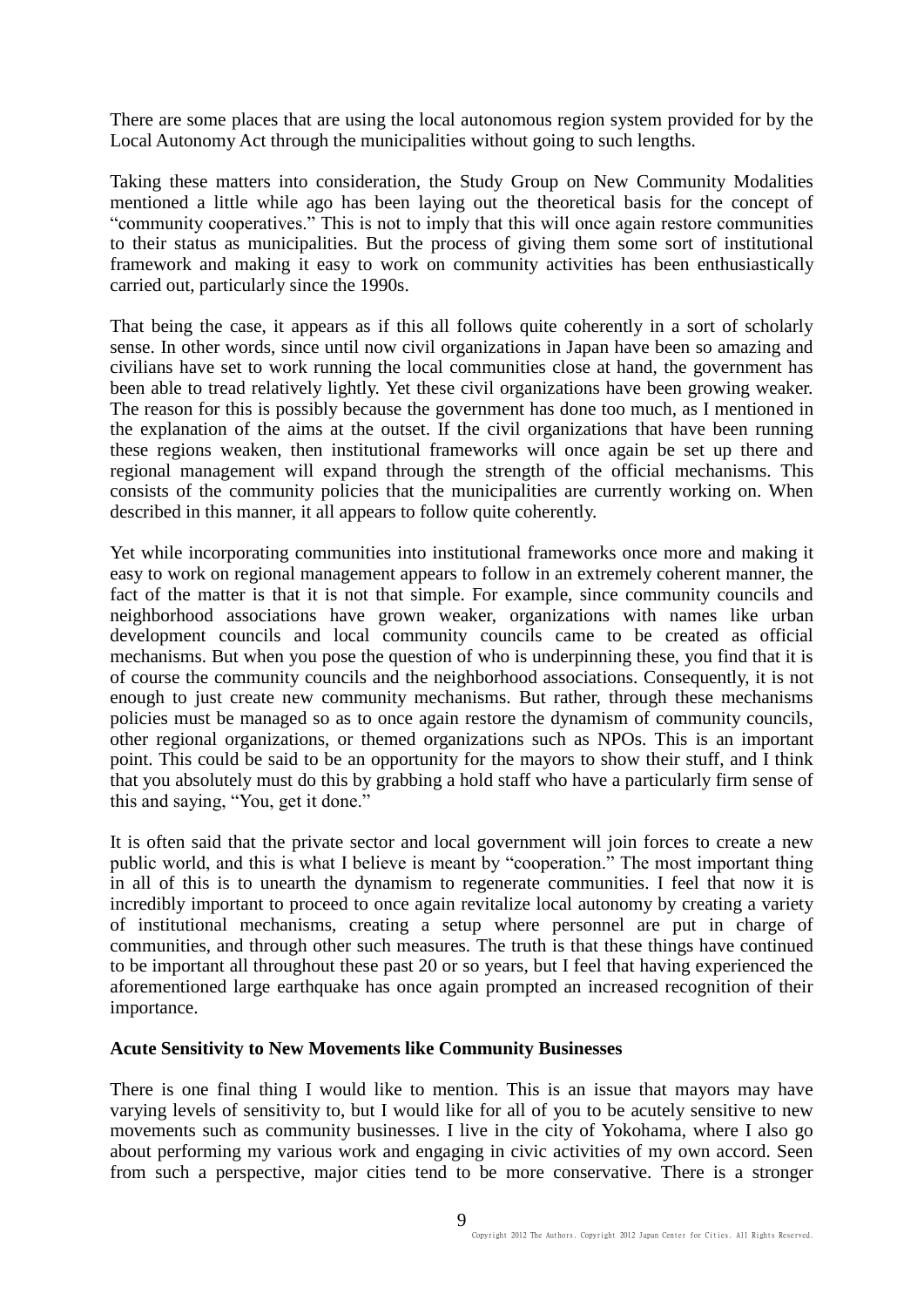recognition of the value of volunteer work since it is done for free in metropolitan areas more so than in rural villages. While it is certainly true that unpaid volunteer work is valuable, the way things now stand it cannot take care of everything. Rather, it is the people in rural districts that thoroughly recognize this, and they all make the claim that the region is not viable unless they earn money on their own. Generally speaking, this point is one that urban municipalities have been somewhat slow in recognizing. This notion of weathering difficult circumstances solely through unpaid volunteer work is still extremely prevalent, especially in major cities. Of course, I am not trying to deny the nobility and importance of doing unpaid volunteer work. I volunteer myself, and so I believe it to be important.

But nowadays when local governments are faced with so many difficulties and will have to restore the vitality of civil society and regional society, they must devise a variety of different schemes. But this is not as simple as just raising the rallying cry exhorting everyone to just do some unpaid volunteer work. Therefore, I would like to end by approaching this halfway from the standpoint of an activist and saying that it will be necessary to adopt an acute sensitivity to new movements such as community businesses when drafting policies.

So to give a quick recap of my speech, when the earthquake struck I initially felt like I had been worked over. But when I attempted to put things in order like this I became convinced that community regeneration is the most important thing; that one of the most significant domains of action in a policy sense by basic municipalities lies in community regeneration.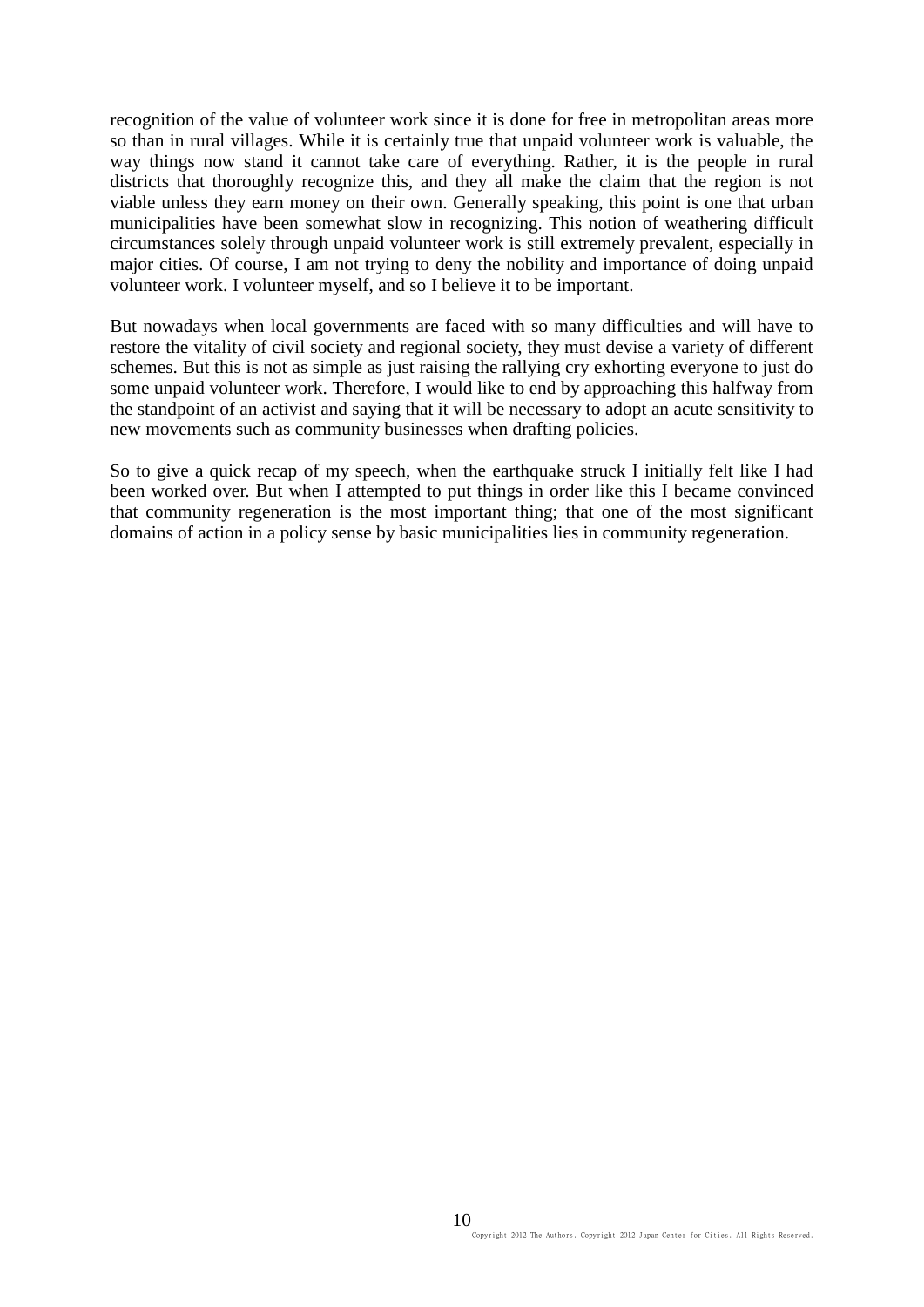## **(3) Exchanges of Opinions**

- $\circ$  I believe that not only unpaid volunteer work, but also paid volunteer work and community businesses will most certainly be needed in order to carry out volunteer work in an ongoing manner. Community businesses will be particularly important for provincial cities, seeing as how they lack financial leeway.
- $\circ$  There is the New Regional Protection and Security Network found among all of the community councils, which consists of a network in which communities help one another out during emergencies.
- $\circ$  (Professor Nawata) A great many of the municipalities are operating under an arrangement whereby they have created new community mechanisms and have been handing out comprehensive subsidies to these. The amount of the subsidies varies according to the municipality, with the issue of political decision-making being the logical justification for this. It is important to verify after the fact whether there have been any results in terms of community regeneration through these subsidies. Whether or not the local people are convinced of this is another matter, and since there are various different ways to convince them there is no single correct answer here. We should explore this in a practical manner given the actual circumstances in each municipal and region.

There are also problems with the use of subsidies, and there are some municipalities that have adopted a community opt-in system for this. So while it's not good to dangle money in front of them, initiatives for unearthing regional strengths are important.

- $\circ$  The enrollment rates in the community councils have fallen off in my city as well. Moreover, the people operating the community councils are getting on in years, and they appear to be becoming more like the Roman Senate and like lobbying groups. So several years ago we formed urban development assemblies at the elementary school district level, and beginning in this current fiscal year two managers have been dispatched to each of these assemblies to undertake urban development together with the residents.
- $\circ$  (Professor Nawata) A fairly large number of municipalities operate something like a system for proposing cooperative projects, but I feel that it is important to work out policies that will shine a light on those people who are lying dormant within the local regions.
- $\circ$  I feel that the majority of the people are enrolled in their community council and pay their membership fees, but are not particularly active. Furthermore, the way things currently stand the younger generation does not have a real feel for the necessity and advantages of the community councils. But when it comes to modalities for regional local autonomy, this recent earthquake has had an impact of sorts on the elderly and the younger generation, and I get the feeling that an awareness in which people are questioning what they personally should be doing is taking root.
- $\circ$  I think a number of different municipalities are struggling with creating mechanisms for once again providing communities with an institutional framework. Even if they were able to organize a new local autonomy centered around the community councils, would you be able to say that this represented the region as a whole? There is also a generation gap here as well.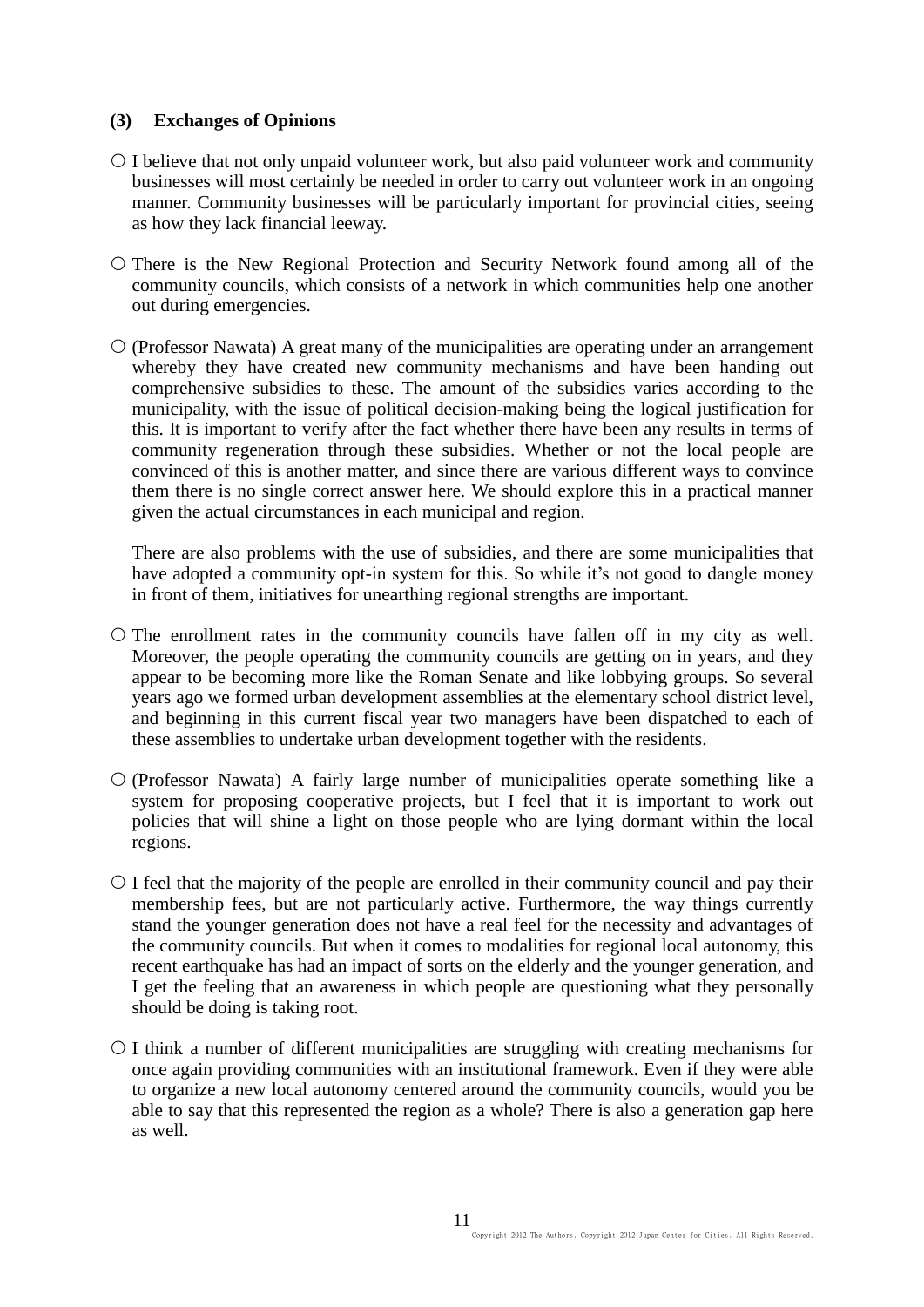- $\circ$  One major point of view in my city focuses on initiatives that will somehow create regions centered around school zones by means of promoting regional autonomy by taking elementary school districts as the individual units for this. The thinking here is no doubt that mechanisms in the form of intergenerational, interpersonal networks in the region and institutional frameworks will come to take on a broad reach. This will be achieved by having parents and guardians in their 20s - 40s play leading roles, and will depend on how modalities for regional partnerships and cooperation and ways of involving the elderly are positioned within this.
- $\circ$  (Professor Nawata) Municipalities should carry out activities that offer advantages that are visible to young people. I also feel that it will be crucial to create new community mechanisms, and to engage in activities that zero in on a single focal point with this.

One conceivable method for this would be to elicit and work to address regional challenges through the approach of regional welfare. The Ministry of Health, Labour and Welfare urges each municipality to create plans for each district within the regional welfare plans that they draw up. Yokohama has already prepared district-specific plans in its regional welfare plan for each district with a joint community council. Subjects like how to get young people to continue to live there came up as part of the discussions when this was discussed.

- $\circ$  Many people are averse to taking risks. This is especially true when money is involved. I think that this will be one reason why it will be extremely difficult to promote community businesses.
- (Professor Nawata) With community businesses (recently social businesses have become common) the business owner essentially bears the risks. So the local government does not need to spend money on the process of providing information like referrals of case examples of initiatives. Rather, I tend to think that if assistance is provided from the very beginning then these are no longer social businesses.
- $\circ$  Housing complexes are common, and in some of these places community council organizations have become quite firmly entrenched, and in some of these, such councils are nowhere to be found. So far, some of these have adopted a bottom-up approach, that is to say, they have adopted the reasoning that when the government is running a surplus it should create community organizations, although not much progress has been made with this. For this reason, I tend to think that there needs to be a configuration where the government provides encouragement to a certain extent. With disaster prevention plans five staff members are deployed to each disaster evacuation shelter in the city, so I would like to see the participation of these five staff members made mandatory and for them to lend a hand with creating community organizations in each elementary school district.
- Apartment management associations that had frequently held events like forums on disasters completely failed to function, whereas the community councils were working at full capacity. This is thought to have been because even though the community councils have a low enrollment rate, they had built up a rather robust voluntary disaster prevention organization.
- $\circ$  (Professor Nawata) Community councils and management associations are different. There are quite a few housing complexes that have both of these. At least that used to be the case for all of them a while back. Looking at these places, we can see that consensus building is adequately performed by the community councils, based on which formal decisions on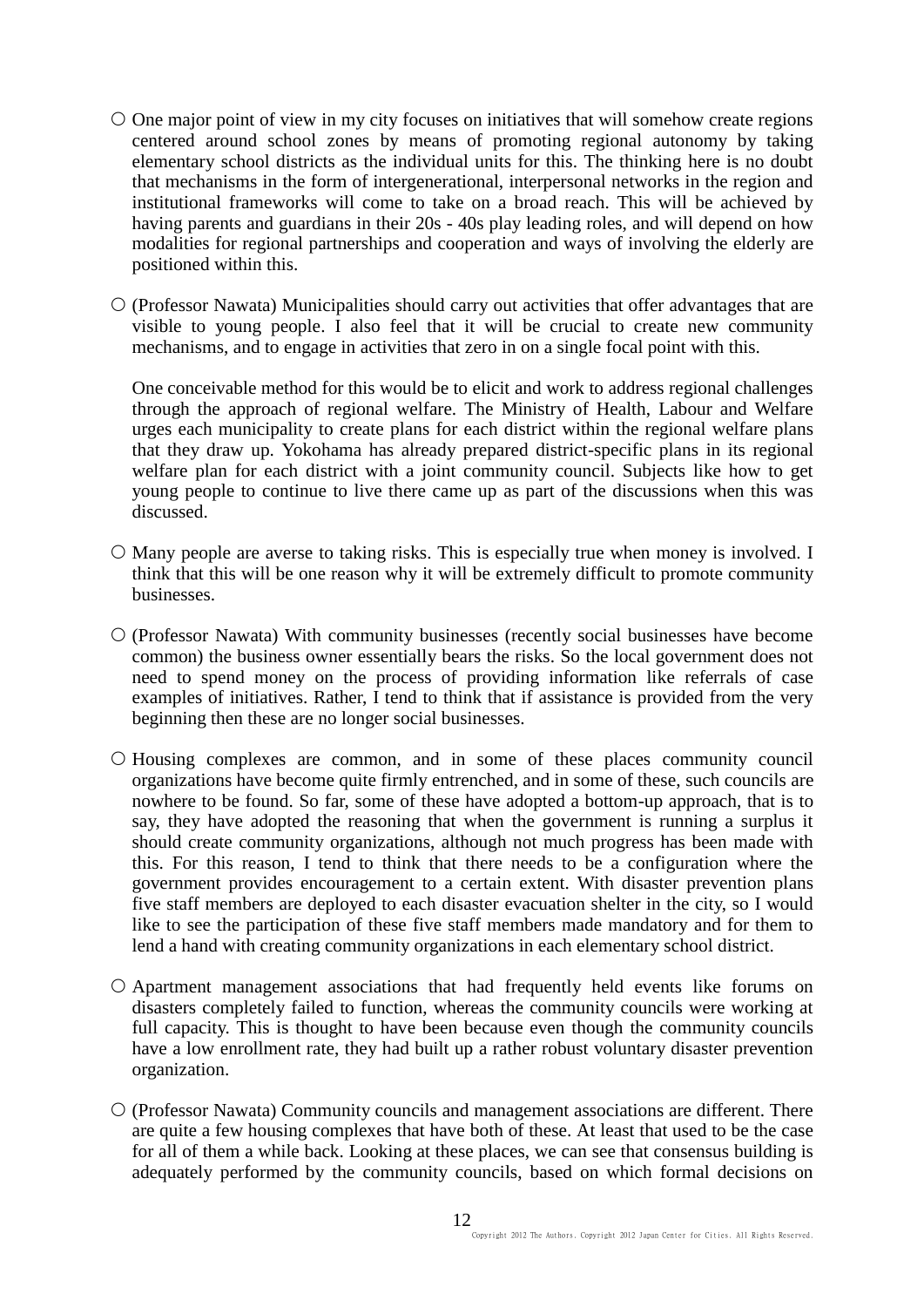whether or not they should be made the district owners are resolved by general meetings of the management association.

Apartment management associations differ from the community councils, and I get the feeling that people think that the legal institution of these associations are not ill suited for tasks such as building amity and consensus with the region and identifying regional challenges. So I feel that cooperative bodies of residents are also necessary in addition to those of district owners for the sake of property management.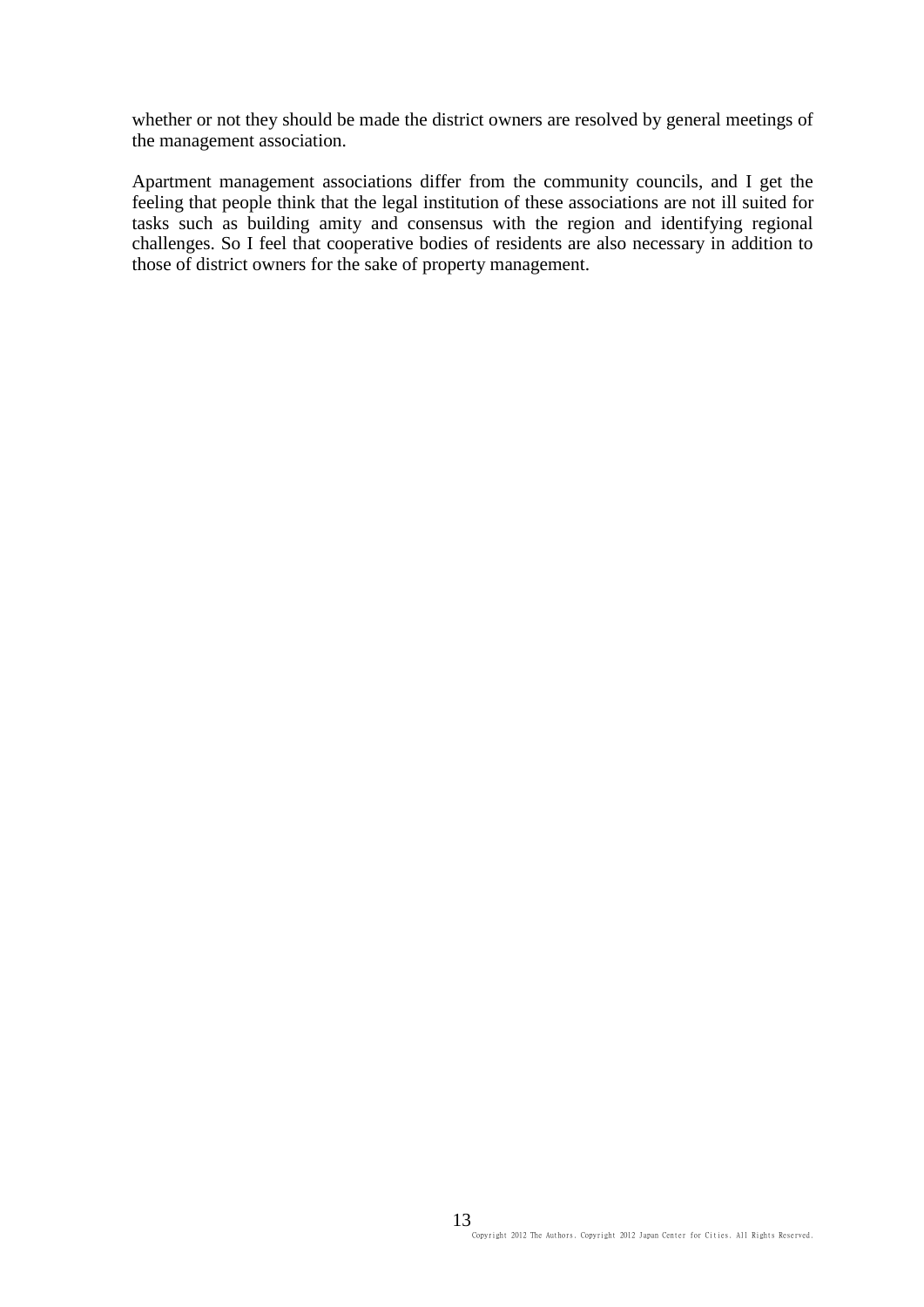### **(4) Conclusion Yasushi Hioki, Mayor of Inabe**

Today we have heard lots of invaluable opinions for our own urban development for the future.

There are a variety of different circumstances depending on the region, including places where urbanization is proceeding and places where local autonomy organizations are still robust, by way of example. We also heard the opinion that the community councils are turning into the Roman Senate, and if we end up just asserting that it's fine to keep things the way they were long ago then we will be hard-pressed to invigorate the younger generation. Having said that, large apartment complexes and the like still exert a strong pull over the younger generation no matter what we do. Perhaps what is now needed are initiatives that clearly lay out the opportunities and advantages in front of the younger generation so they are plain for them to see.

I also feel that in housing complexes not only management associations but also resident cooperatives should be created as well.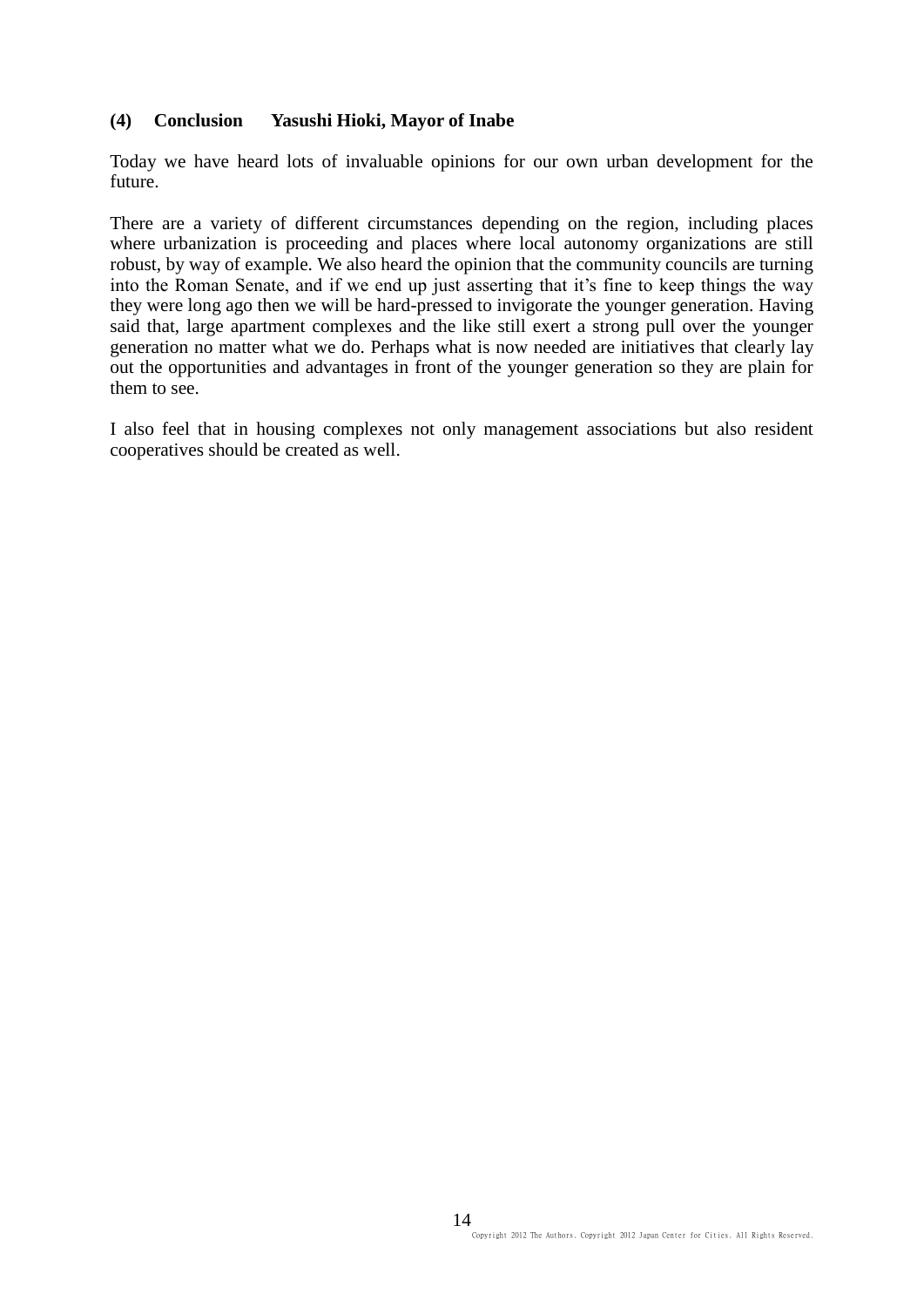## **(5) Proceedings Hiroshi Aya, Mayor of Sakaide City**

For the second half of our theme today on "Community Regeneration" we have asked if we can pose questions to Mayor Kurata of Ikeda City and Mayor Kikuchi of Izu City, and would like to move on to discussing the future.

I would like to begin by reading a message from Mayor Nagamine of Miyakonojo City. Mayor Nagamine was actually scheduled to attend today and pose questions, but due to the heavy rains the risk of landslides has arisen, and so he was unable to attend at the last minute.

Makoto Nagamine, Mayor of Miyakonojo City. Greetings. I would like to express my heartfelt pleasure on the success of the 11th Meeting. I had planned to attend, but as there is the danger of a landslide disaster due to the heavy rains I am terribly sorry to say that I will not be able to make it.

The recent eruption of Mount Shinmoedake and the series of initiatives for landslide countermeasures that followed have made me realize the power of self-help and mutual cooperation all over again. The eruption of Mount Shinmoedake has produced a large quantity of volcanic ash, and just removing this volcanic ash from the roads will take one month, with just barely 10% of municipal roads passable. Just three days before the eruption we sent out letters to each of the community councils calling on the community councils and joint councils to try to move forward with the removal of the volcanic ash under their own efforts, without relying solely on the local government. Afterwards, we used the weekend to carry out simultaneous clean-up activities for each of the community councils, thanks to which we were able to restore the community roads over a short period of time. In addition, we had the heads of community councils in those districts that are at risk of landslides carry around disaster prevention and administration wireless devices in the aim of sharing information with the Disaster Countermeasures Headquarters in real time. What is more, we had them accurately determine information and convey instructions to all of the affected households, including those people in need of support. As the aging of our society advances and community council enrollment rates continue to drop, our city has had concerns over the continued survival of our communities. But it was deeply moving to see that they are solidly suffused with notions of self-help and mutual cooperation to a greater extent than we had imagined.

I saw community power demonstrated everywhere I looked during the Great East Japan Earthquake, and once again felt that this organization's awareness of the problems has brought about action. It is my ardent hope that today's meeting will be a great success, and that the growth of each city will lead to the regeneration of Japan.

In closing, I would like to extend my heartfelt gratitude for the physical and psychological support and cooperation that we received from all over the country at the time of the eruption of Mount Shinmoedake.

In spite of these trying times, I wanted to say thank you for all the messages we received.

And with that I would like to thank Mayor Kurata of Ikeda City for making a presentation.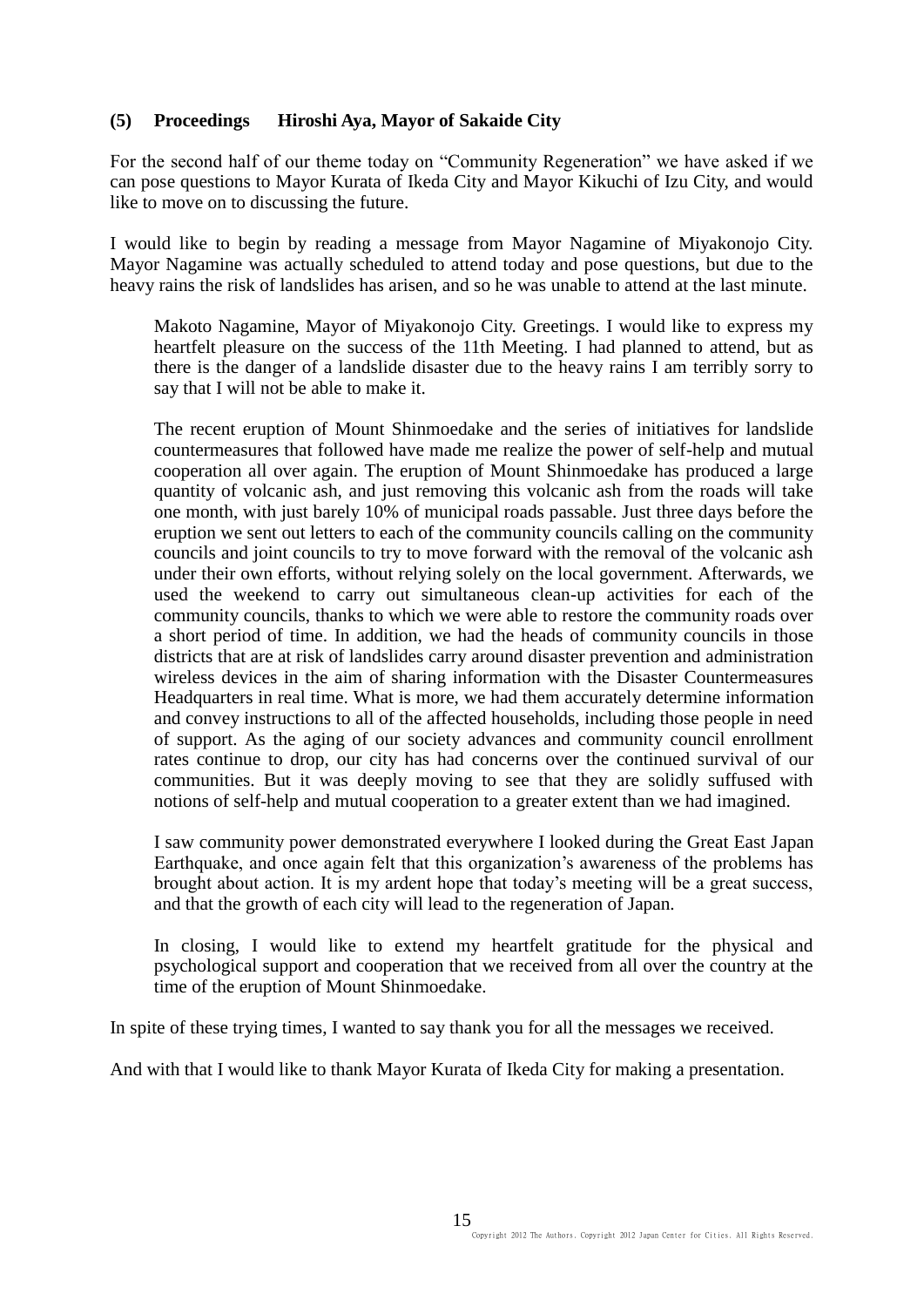## **(6) Presentation Kaoru Kurata, Mayor of Ikeda City**

The organization rate for community councils in Ikeda currently stands at 38.96%. This is characterized by a psychological resignation that seems to imply that there is no need to work hard to raise the organization rate any further, that the final level for this will probably be around 30%. I would like to discuss why we built a new system upon reaching this psychological resignation, and the process surrounding this.

When I was first elected as a city council member in 1975 we were experiencing both advances in urbanization and a drop in the organization rate for community councils. Back then phrases like community promotion were being invoked. I remember conducting observations on the "community administrations" found in cities like Mitaka and Musashino. Community promotion structures had been created in city halls, but in my capacity as a council member I posed the question, "Isn't it strange that the heads of these community promotion structures have not joined the community councils?"

I became mayor in 1995, and up until that point I was not all that aware of the community council organization rate for the city of Ikeda. When I inquired after the community council organization rate again in 1998 I was told it was 50.2%. I was stumped.. But just how do you go about raising the community council organization rate? We planned to have the city dish out subsidiary aid to the community councils and set the advantages of joining the community councils in financial terms, or else distribute the city's public relations literature through their networks. These sorts of things were being carried out all around the country, but I thought that they probably wouldn't work that well in our city. Oddly enough, I thought that spending money would lead to serious problems in the distant future. However, this never came to pass because this came right at the height of the fiscal reforms.

#### **Creation of the Regional Decentralization System in June 2007**

While we were concerning ourselves with this issue at that stage, the national government was getting swept up by the second phase of decentralization reforms. As you are no doubt all aware, during the second phase of decentralization reforms people were loudly singing the praises of ideals like having residents develop their cities on their own and breaking away from entrusted democracy. And so here at last I was able to agree with what had previously been bothering me, and to match up the major trends by the national government with an ideal vision for the future in my own way.

Accordingly, during the election four years ago I asked the city residents the following question: "What can you do for your beloved Ikeda City? What can each of you do in your own way for your beloved Ikeda City?" As you're probably aware, this is a play on the famous speech by President Kennedy. As I was approaching my fourth election I was at long last able to defiantly pose this question to the residents. And upon doing so I went uncontested in the election.

As I was posing this question to them I also brought my desire to create a regional decentralization system in Ikeda to the attention of the residents there. My intention was to designate each school district as a single community, and to give each community authority for compiling and requesting a budget of 1% of municipal taxes. In Ikeda's case, its municipal tax revenue is approximately 7 billion yen, and so 1% of this would be 70 million yen. Dividing this up over 11 school districts would yield roughly 7 million yen on average for each school district. So in June 2007 we proposed to the council an ordinance saying that each community was free to make proposals to us on what was currently of high priority to them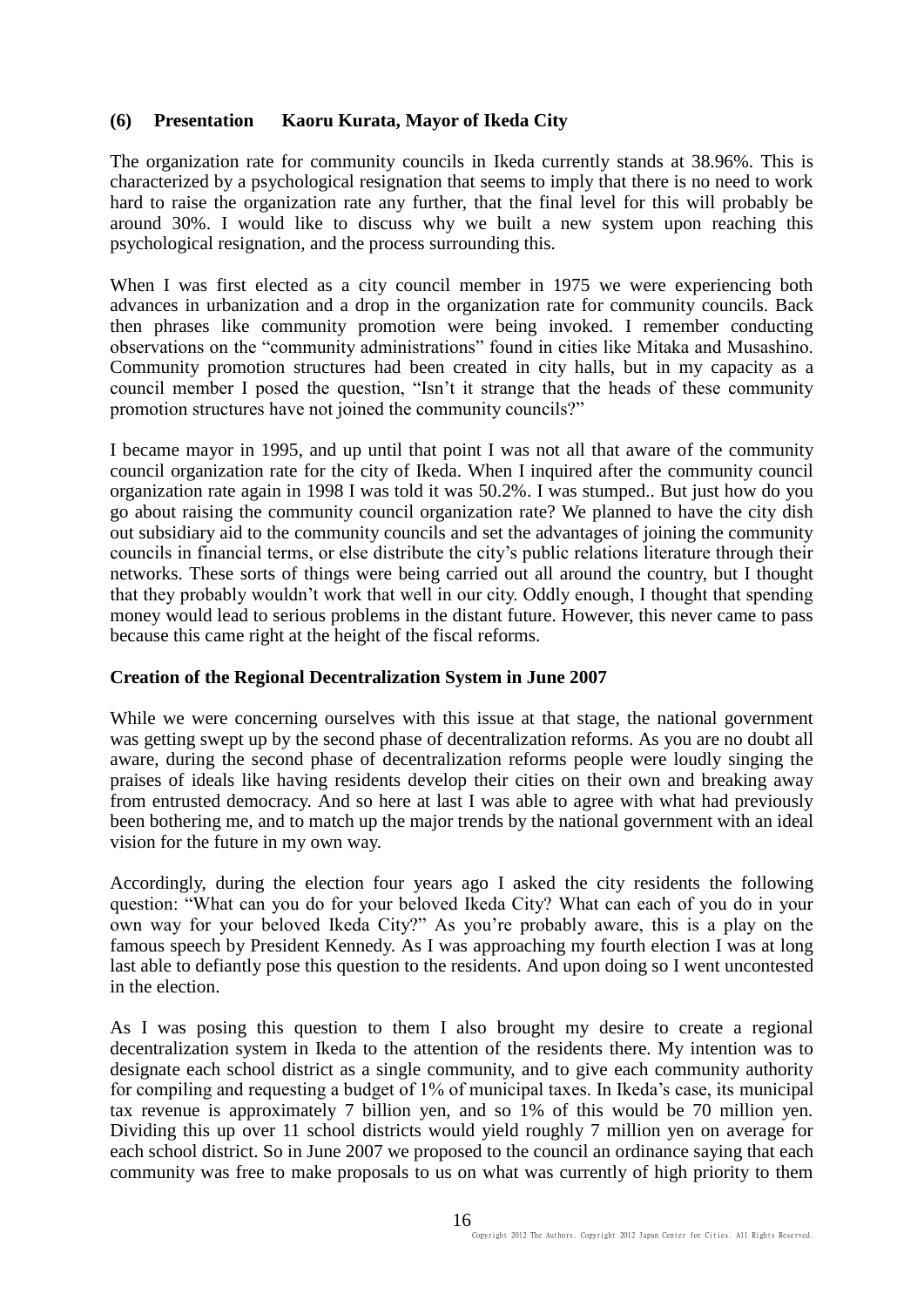and what they wanted to do in their own towns within this range. This motion was adopted unanimously by the council.

Throughout this course of events, this year marked the fourth year that we have requested that the communities compose their own budgets. Starting from this year we increased the limits on the composed budgets for each community to approximately 10 million yen. But it seems that when this grew to 10 million yen then it became a problem in terms of practical usability. They can make use of 50 million yen, but then they gradually get worn out when the amount of money increases. On the other side of this, since the communities have been given a certain budget, some of them consider it a loss if they fail to use this. But some of you have been saying that such thinking is wrong and it is a disgrace for municipalities to try to use up their budgets on road work at the end of the fiscal year, then turn around and say that it's a shame to let your hard-won budget go to waste by not using it up. This is no different from what you've been critical of in the past.

So we established a carry-over system for these budgets. For example, if a community only uses 4 million yen of its prepared budget of 6 million yen then it can carry over one half of the remaining 2 million yen. So therefore in the next fiscal year its budget will be 6 million yen plus 1 million yen for a total of 7 million yen. Yet even with the carry over they seem to get the feeling that they are losing out on that other half of 1 million dollars. So starting in its fourth year we made it so that the total amount can be carried over.

A fund ordinance that establishes funds in the names of the communities at the school district level was approved at the regular council meeting in March, and I feel that this has made some measure of progress.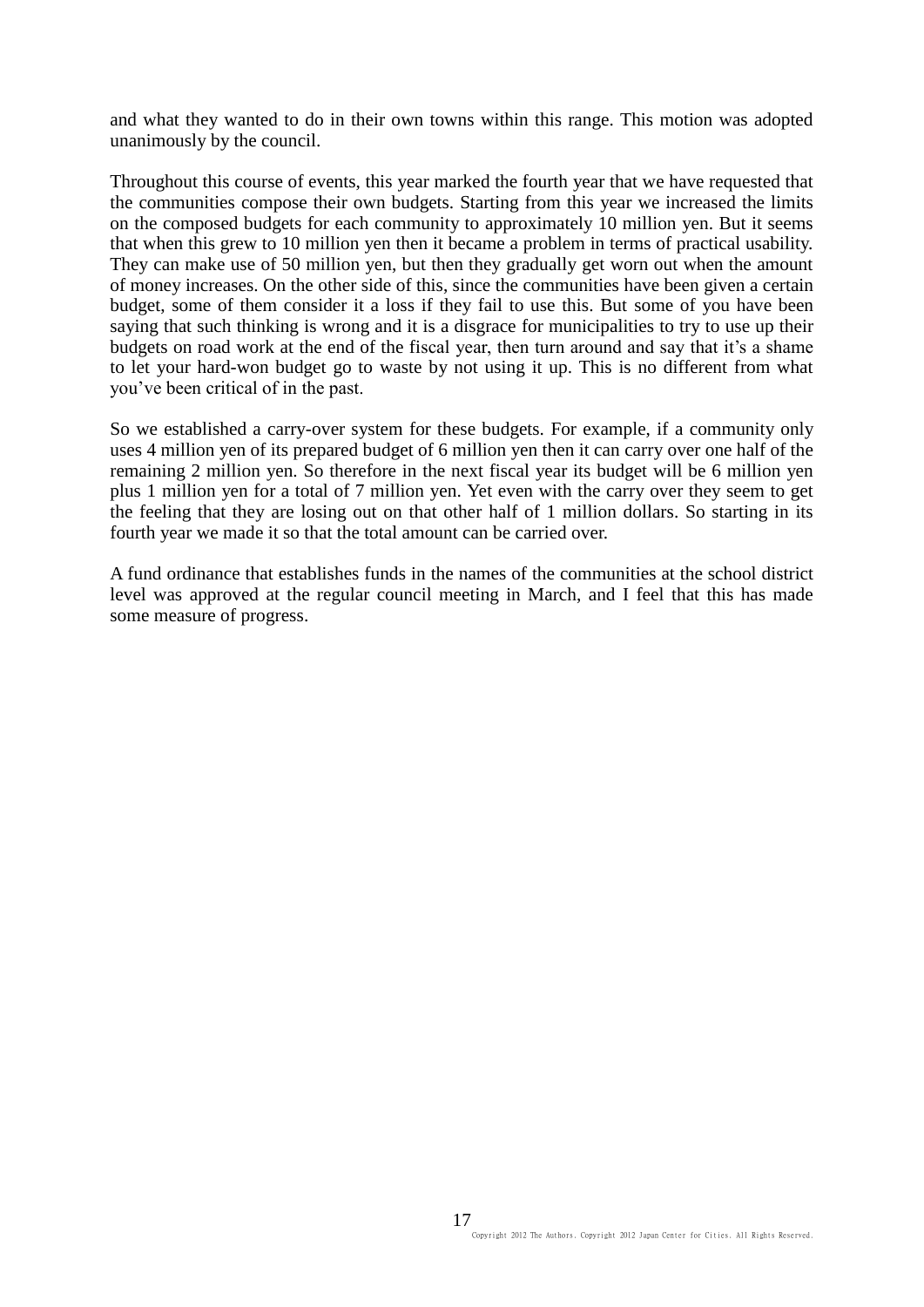# **Community Revitalization (Its Necessity and Problems)**

Kaoru Kurata, Mayor of Ikeda City

 **Extension of Urbanization and Declining Organization Rate of Community Councils** Community promotion structure (April 1976)

 $\downarrow$ Communication council enrollment rates broke  $50\% \rightarrow 38.96\%$  in FY2010  $\downarrow$ 

New mechanisms are needed  $\rightarrow$  meanwhile, the period of the second decentralization reforms

#### **Creation of a Decentralization System in June 2007**

Breaking away from entrusted democracy Provided communities at the elementary school district level the authority to compile and request a budget within a limit of from 7 to 10 million yen

 **Ikeda Municipal Ordinance on Becoming a World Renowned City for Safety and Security (April 2010)**

Establish voluntary disaster prevention organizations at the elementary school district level

## **<Occurrence of the Great East Japan Earthquake (March 11, 2011)>**

# **Cultivation of Regional Disaster Prevention Leaders**

Strangers who are closer than distant relatives  $=$  Less of an administration and more of a community

### **Demands of the Mayor's Meeting on National Governmental Institutions and Communities**

#### **Municipal Employee Supporters of the Community Promotion Committees**

Roughly six or seven of our employees travel to the evening meetings of the community promotion committees in each elementary school district to serve as supporters. Whenever they do so the people on the councils say to them, "This must be great for you guys, since you're coming here to work I'll bet you're getting overtime pay." In response to this the employees' reply is, "No, we're doing this project on a voluntary basis, so we don't get any overtime pay." By saying this they are able to at last build rapport between themselves and the local people. When we held liaison conferences with the chairmen, one of the chairmen even said, "The employees that come to the committees are all doing a wonderful job." But it is also a fact that the number of municipal employee supporters has decreased slightly because they are sometimes yelled at and reproached.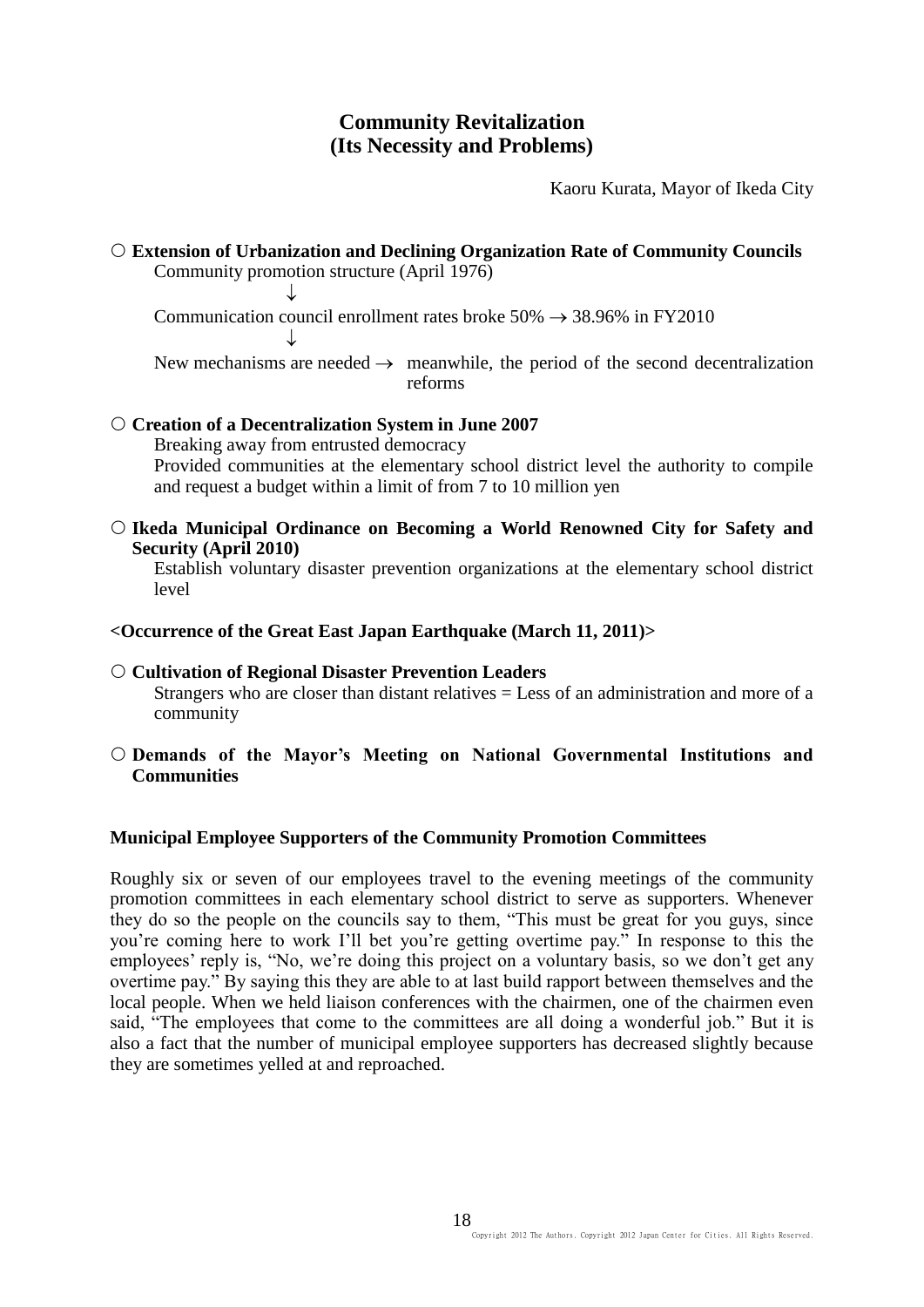### **Ikeda Municipal Ordinance on Becoming a World Renowned City for Safety and Security**

Ikeda is a city of 100,000 people, where our catch phrase is: "Striving to make Ikeda nothing less than world renowned." We also strive to be a town that is renowned worldwide when it comes to safety and security, and so last year we enacted the Ikeda Municipal Ordinance on Becoming a World Renowned City for Safety and Security. As for why we chose to stress "world renowned," in Ikeda there was a case that occurred ten years ago involving Ikeda Elementary School Attached to Osaka Kyoiku University. It has been exactly ten years since Ikeda Elementary School was certified by the World Health Organization (WHO) as an international safe school. That is to say, the WHO certified it as being a school that is world renowned for its safety. However, even though the city itself was not certified as such, we thought it would be good to make the residents conscious of this. And so we decided to have a go at enacting the Ikeda Municipal Ordinance on Becoming a World Renowned City for Safety and Security.

This year marks the 16th year since the Great Hanshin Awaji Earthquake. Ikeda has already gone ahead and recruited Self-Defense Force veterans as crisis managers, while firefighters who were actively serving back then have been placed in our Crisis Management Department. What is more, since the Ikeda Elementary School case we have had veterans of the police force making the rounds within the city in four patrol cars. Starting in April of this year we recruited the former head of the Security Division at the Ikeda Police Station, who retired this spring, as a regular member with a term of office. This arrangement of making Self-Defense Force veterans crisis managers and police force veterans safety managers was set in place based upon this ordinance.

At the same time, as a disaster countermeasure, voluntary disaster prevention organizations were launched in all 11 school districts, and now these organizations total 31. Previously, newspaper reports had released figures to the effect that their organization rate was 60 - 70% in Ikeda. But this was the percentage of voluntary disaster prevention organizations that existed at the elementary school level. Currently there are voluntary disaster prevention organizations for all 11 districts, so this is 100%. But at that time there were some school districts that did not have such organizations, which accounts for these figures from back then. But I feel like this still isn't enough the way things are.

#### **The Occurrence of the Great East Japan Earthquake and the Cultivation of Regional Disaster Prevention Leaders**

Upon seeing the news of the Great East Japan Earthquake, our next step was to give consideration to cultivating regional disaster prevention leaders. In our supplementary budget from June we allocated a budget for holding training courses for these regional disaster prevention leaders. Over the course of this year we would like to authorize, certify, and appoint about 200 of these leaders.

When disasters strike and we are in our hour of need, it is not as simple as just asking whether the local government can start functioning again right away. Even amidst utter devastation where local leaders themselves and their families have perished, members of fire brigades must do the best they can at the scene of the disaster, regardless of whether their own loved one's are missing or not. In looking at such situations, our first thought was that we needed to clearly designate voluntary disaster prevention leaders in communities of a certain small size; people who could give orders in case anything happened. Authorization courses or short training courses were held to provide them with certification. This is the idea we have now.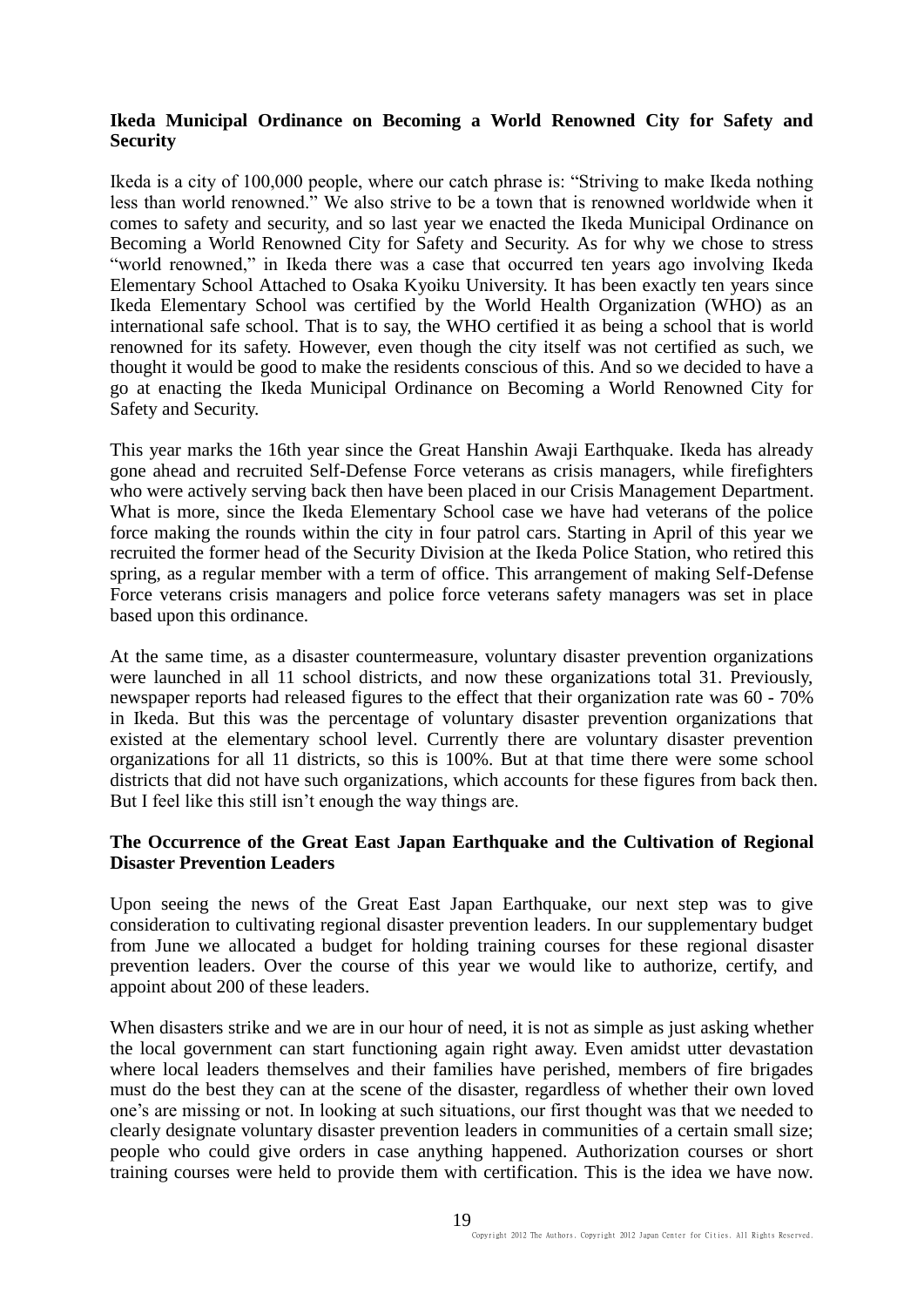We are thinking we'd like to start by holding authorization courses or short training courses for about 200 people this year. For the time being this would mainly focus on members of fire crews, then those people who have taken the leader training courses in voluntary disaster prevention organizations. And if there are ideas in any of the municipalities, then please let us know.

### **Demands of the Mayor's Meeting on National Governmental Institutions and Communities**

A considerable length of time has passed since the first Mayor's Meeting on National Governmental Institutions and Communities was held, and after considering this from different angles I have finally struck upon what appears to be the raison d'être for this meeting.

When you look at the assistance to the regions recently stricken by this disaster, you see that throughout the network of wide-area cooperatives in Kansai counterparts are being designated in order to offer assistance, such as with Osaka and Wakayama Prefectures providing assistance to Iwate Prefecture. Osaka took Rikuzentakata and Otsuchi in particular as its partners and sent assistance to these places. I myself called and spoke with the Mayor of Rikuzentakata on numerous occasions. Yet while he would say things like, "Thank you, this is a big help," he would never issue requests regarding the specifics of what he wanted us to do. Perhaps one reason for this is that in the beginning the city was utterly devastated, but two months have already passed since the earthquake occurred.

So then why is this? If there are proposals that have been made by the prefecture that the basic municipalities find hard to swallow, then the Osaka Prefecture Mayor's Association candidly expresses its opinions about these. But it seems like this varies depending on the prefecture. The emphasis is on the prefecture's intentions. So for this reason even if there is an appeal from this end, if the prefecture surveys all of the sub-prefectural regions and find that there are sufficient supplies, they will say, "You already have enough supplies." But when you head to the actual site you get various different requests from people asking for mattresses, sewing equipment, or children's jerseys, for example.

Consequently, I feel that the heads of the basic municipalities, or at least the prefectural governors, should hold qualifications as Diet members. There may be problems with holding these dual posts from a constitutional perspective, but the system will never change unless the Mayor's Meeting on National Governmental Institutions and Communities gets the word out on such matters. I have humbly taken part today out of my desire to offer this recommendation.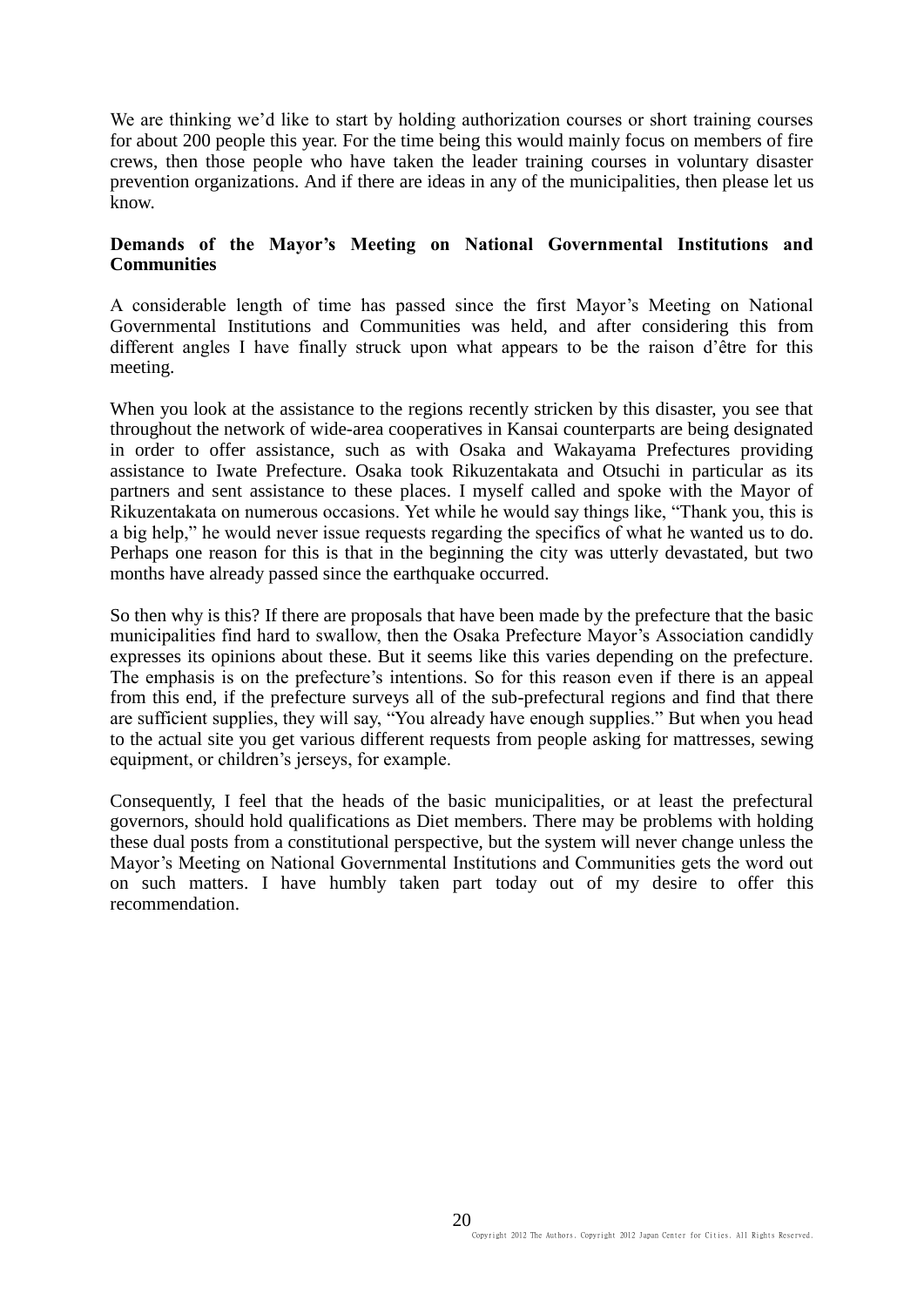## **(7) Presentation Yutaka Kikuchi, Mayor of Izu City**

#### **The Situation in the Afflicted Regions**

An NPO in Izu planned a volunteer trip last Friday, and so I went up as a citizen. We departed on an overnight bus that arrived in the morning, volunteered for a day, and then went shopping in Sendai on the second day before returning home. To begin with, I would like to show you some of the photographs that I took up there.

This is a photograph that I took of the coast from the volunteer center (which shows mountains of rubble). How many years do you think it would take if they were to try to demarcate the boundaries here under the existing legal structures? When I saw the actual site I thought that the plan to temporarily have someone buy up tracts and give them a once over made perfect sense.

This is a clock that is about four or five times my own height that came to a halt as you see it now. Perhaps the tsunami came as far as this point.

The 36 volunteers that took part from Izu split up into six separate groups of six people each and were allocated work sites. My group spent about five hours cleaning up about five centimeters of a pitch-black sludge that seemed to be heavy oil that had pooled up inside an electronic appliance store in the town.

If six people can do it in a day then you might think that surely the family could have done it, but they couldn't work up the motivation. Even though two months had passed it had been left completely untouched. I got the feeling that because they had their own lives to worry about they never worked up the willpower to set to work on the shop.

I was a regimental commander in the Self-Defense Forces in Aomori from 2003 to 2005, and the thing that made me the most anxious was being dispatched on a disaster relief mission for an earthquake off the shore of Sendai-Shiogama. At the time I thought that the greatest threat to the Tohoku Region was not an invasion of Japan by Russia but an earthquake in Sendai-Shiogama, which is what actually happened. For this reason I didn't buy into the 87% probability of a Tokai earthquake occurring that was quoted publicly, because to my mind the probability was 100%. But I did not envision that it would be like anything on the scale of the Great East Japan Earthquake. I believe that this is truly a once in a 1,000-years occurrence. To put this another way, we bear the social and historical responsibility for bearing witness to a terrible catastrophe the likes of which only occur once every 1,000 years.

#### **Precipitously Falling Birthrates and an Aging Population**

In light of these problems, in Izu's case the city itself-and not just a community here or there-is in danger of collapsing. The number of new adults just turning 20 years old in Izu is roughly the same as in the neighboring city of Izunokuni at around 450 people, but its number of women giving birth is around 150 as opposed to 350 in Izunokuni. That is to say, in five years time there will be 150 first year elementary school students in Izu. There were 12 elementary schools within the city when I first became mayor three years ago. But now we are planning to regroup down to four schools by doing away with one school last year, two this year and next year, and three the year after next. By doing so, it will be difficult to create local communities at the elementary school district level as was discussed a little while ago.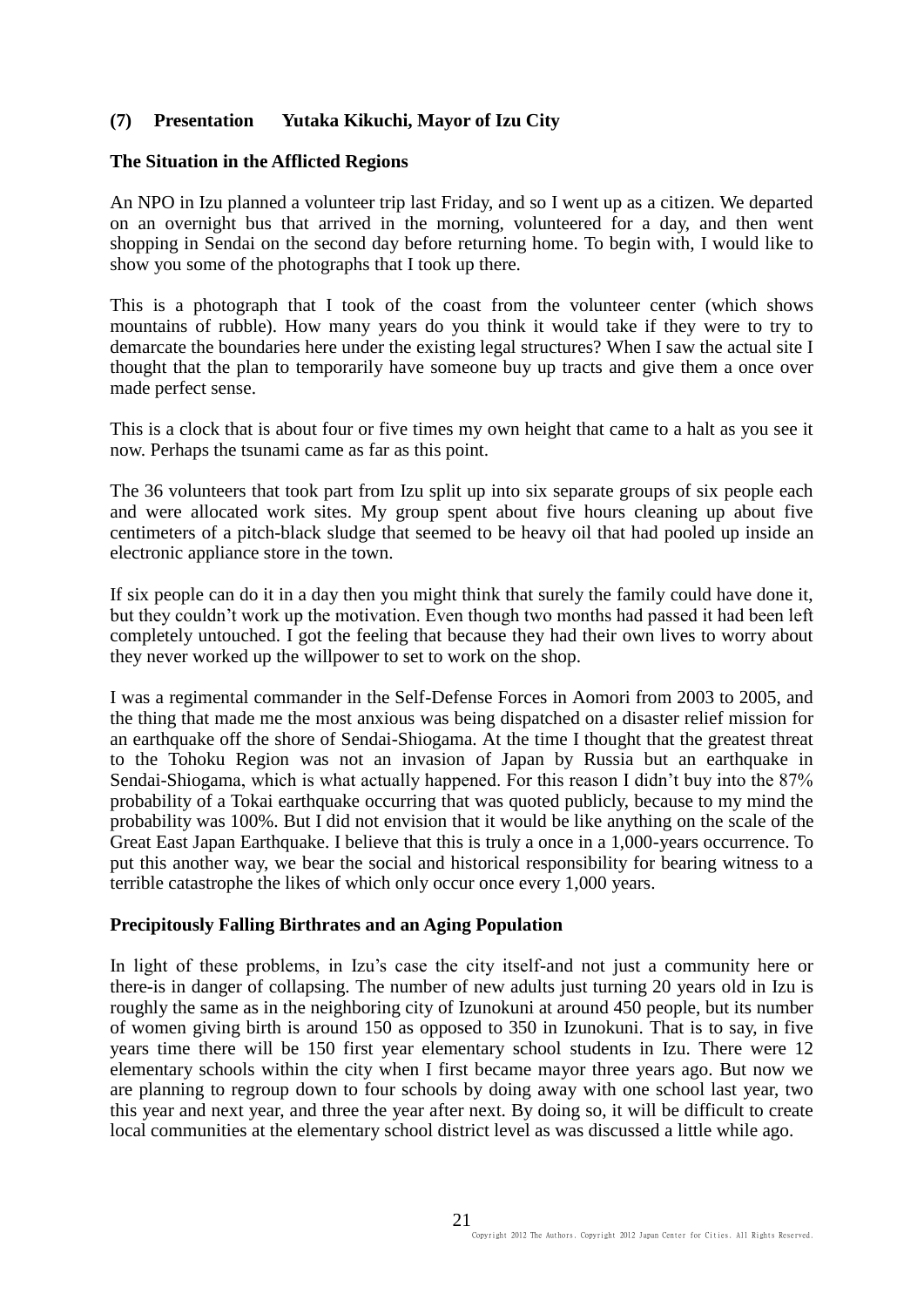In addition, Izu's population aging rate is 30%. This could be said to be a vision of what Japan has in store for it 20 years down the line. In particular, the former town of Toi already has an aging rate of 40%, and the rate is 60% in the southernmost coastal region of Toi. What is more, the region has the lowest marriage rate within the prefecture.

But we have an exceptionally large fire brigade at 655 people, which is even larger than the number of brigade members in Mishima, which has three times our population. But then there are quite a large number of municipal employees mixed in among them. As things now stand there is barely any regional capacity remaining in terms of fire brigades or district welfare officers.

In 2004 the city was merged and the population rose to 35,000 people, but there are still 128 administrative districts remaining. The Makinoko District of the former town of Shuzenjicho has 685 households and 1,776 people, but there are some districts that only have two households. When the size of the districts differs this drastically it is impossible to treat them all the same in their capacity as communities.

## **< Mayor's Meeting on National Governmental Institutions and Communities >**

# **Overview of the Report entitled Strengthening Communities in Izu City**

May 12, 2011 Mayor of Izu City

## 1. Current Status

- (1) Rapid aging of the population combined with falling birthrates
	- a. Number of births in FY2010 Izunokuni (343 people), Atami (170 people), Shimoda (152 people), Izu (158 people, lowest normal birthrate in the prefecture)
	- b. Population aging rate Izu (30%), Toi District (40%), Yonezaki, Toi District (60%) c. Number of marriages
		- 3.3 people per 1,000 people (lowest in the prefecture)

## (2) Regional capacity

- a. Number of fire brigade members Izunokuni (427 people), Atami (379 people), Shimoda (380 people), Izu (655 people, first place in the prefecture per 1,000 people)
- b. Number of child welfare case workers 105 people (district case workers = 97 people, commissioned child welfare case workers  $= 9$  people)
- (3) Organizations following after cities
	- a. Continuance of former town units
		- Former town offices  $=$  city hall branch offices
		- Respect for the aged festival  $=$  each former town
	- b. Number and size of districts  $= 128$  districts total
		- Large scale: (1) Makinogo (685 households, 1,776 people)
			- (2) Shuzenjiekimae (621 households, 1,544 people)
			- (3) Kumasaka (508 households, 1,419 people)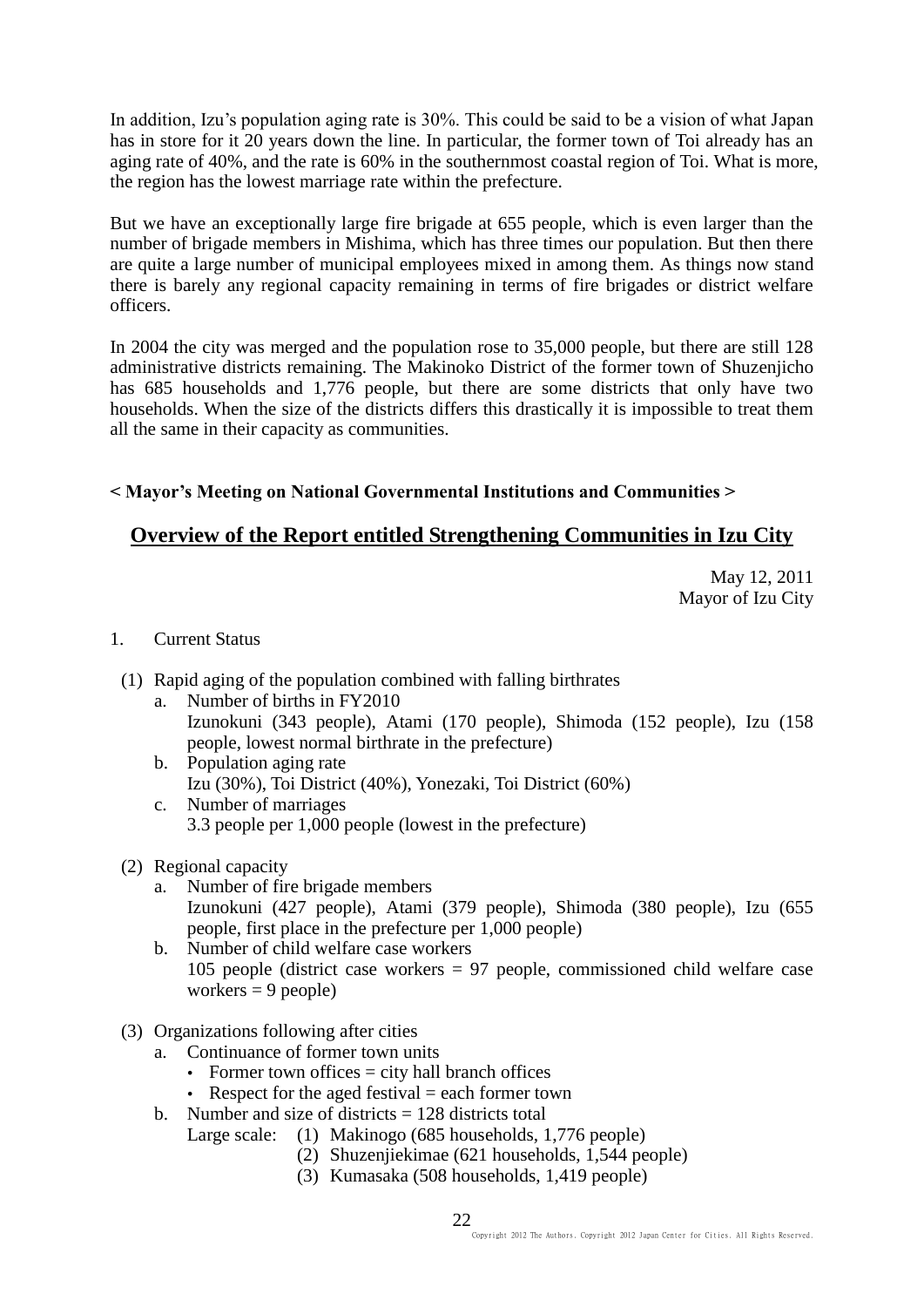Small scale: (1) Nikkatsu (2 households, 5 people)

- (2) Okuno (2 households, 6 people)
- (3) Ohatano (6 households, 10 people)
- 2. Ways of Overcoming Challenges
	- (1) Install a permanent disaster response headquarters at an early stage Ensure and transfer communication equipment
	- (2) Overhaul disaster prevention plans
		- a. Evacuation shelters
			- Reconsider sites that are suitable as evacuation shelters
			- Responsible parties must be clearly identified and vested with authority
			- Ensure privacy
		- b. Strengthen tangible factors (levees) and intangible factors (evacuation drills)
			- Unease of kindergarten/preschool parents
	- (3) Urban development at the level of former elementary school districts = consider installing district councils
		- Reorganize districts, fire brigades, and voluntary disaster prevention councils Main constituents for regional development
		- Coordinate with district welfare councils
		- Strength the activities of district welfare officers, health council officers, etc. (break away from the Act on the Protection of Personal Information)
	- (4) Information collection and emergency measures
		- Disaster agreements with construction industry unions and plumbing unions
		- Ensure independent means of communication
		- Install motorcycle units in each district
	- (5) Roles of the national government, stricken region (several prefectures), and municipalities
		- What if the national government is struck (Great Kanto Earthquake)?
		- What happens if prefectures are struck (interconnected Tokai earthquakes)?
		- What happens if cities are struck (same as above)?
		- Furnish Ground Defense Force Headquarters with the ability to coordinate with one another onsite
- 3. Pending Questions
- (1) Balancing community utility and responsibilities The younger generation feels that regional activities (firefighting brigade, dispatch work)
- (2) Forming communities in resort areas Forming communities in resort areas where the population has grown older is difficult

## **Policies to Preserve Communities**

How should the city of Izu go about preserving its communities from the standpoint of today's theme of disaster prevention?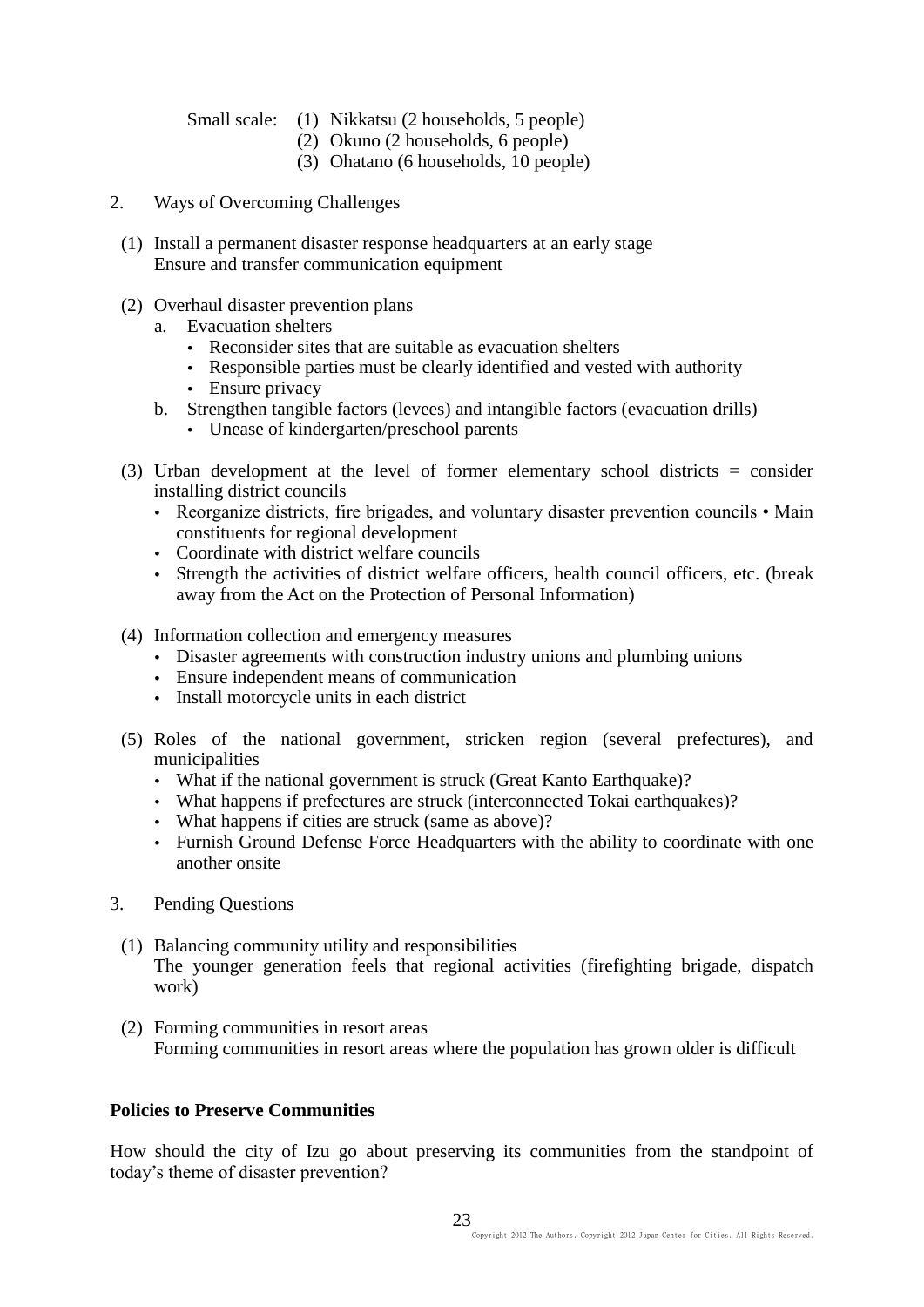First off, from having been a member of the Self-Defense Forces I tend to view the initial response as being important no matter what, and so I modified the parking lot found on the first story of our three-story city hall to create a permanent disaster countermeasure headquarters. Right now we are developing large maps and plotting hospitals and fire stations on them. In the near future we would like to plot day-to-day conditions, such as which road conditions and which hospitals have what sort of patients on said day.

During the recent major earthquake a major tsunami warning was issued to Izu, due to which evacuation shelters were set up. But if you were to take a look at the evacuation shelters after nightfall, you would see a clear division between those places where everyone went home despite the warning still being in effect and those where everyone remained at the evacuation shelter. Residents remained at evacuation shelters staffed by municipal personnel, whereas the people at shelters that did not have such personnel just went home as they pleased. In other words, whether or not there is someone in charge at the scene is important. Since municipal personnel cannot be stationed at every evacuation shelter, this has made us keenly aware of the need to clearly delineate the authority of those in charge on the scene at the evacuation shelters and to vest voluntary disaster prevention councils or district officials with said authority.

With respect to the local community organizations that came up as a subject for debate a little while ago here today, over this year we intend to take into consideration the creation of Regional Welfare Committees for each district within the Social Welfare Council in Izu. As part of the creation of these local community organizations, we think it would be best to bring together various measures, such as the reorganization of the fire brigades and voluntary disaster prevention organizations for each of the 128 administrative districts and partnerships with the Regional Welfare Committees.

#### **Ideal Role of the Self-Defense Forces during Disasters**

As a former member of the Self-Defense Forces, I feel that it exists for times like these. Prefectures, cities, fire and police departments, and entities act on the premise of the legal institutions and infrastructure from when things are normal, but the Self-Defense Forces can function under any circumstances when there is nothing.

The Self-Defense Forces have one Division Headquarters for roughly every three or four prefectures underneath its Ground Defense Force Headquarters, but these Division Headquarters do not have sufficient capacity to coordinate with one another. The Ground Defense Force Headquarters is set up so that it normally conducts liaison and coordination with the Ground, Maritime, and Air Self-Defense Forces; the US armed forces; police and fire departments; and prefectural offices. In addition to this, the Division Headquarters have been vested with the authority to jointly coordinate volunteers. Before going up to the Tohoku Region, I thought that the government should provide political support.

But when I went to have a look on the ground I saw that this is not nearly enough. The Prime Minister went to the scene of the recent disaster five times, but instead he should have formed a governmental front-line headquarters, namely a forward headquarters, so that he does not have to go to such unnecessary lengths. I think that as things now stand the most effective way would be to have the Prime Minister stay at the Prime Minister's Official Residence and dispatch a political field commanding officer to the scene to serve as his representative. Once there, this person can form a forward headquarters for support activities and political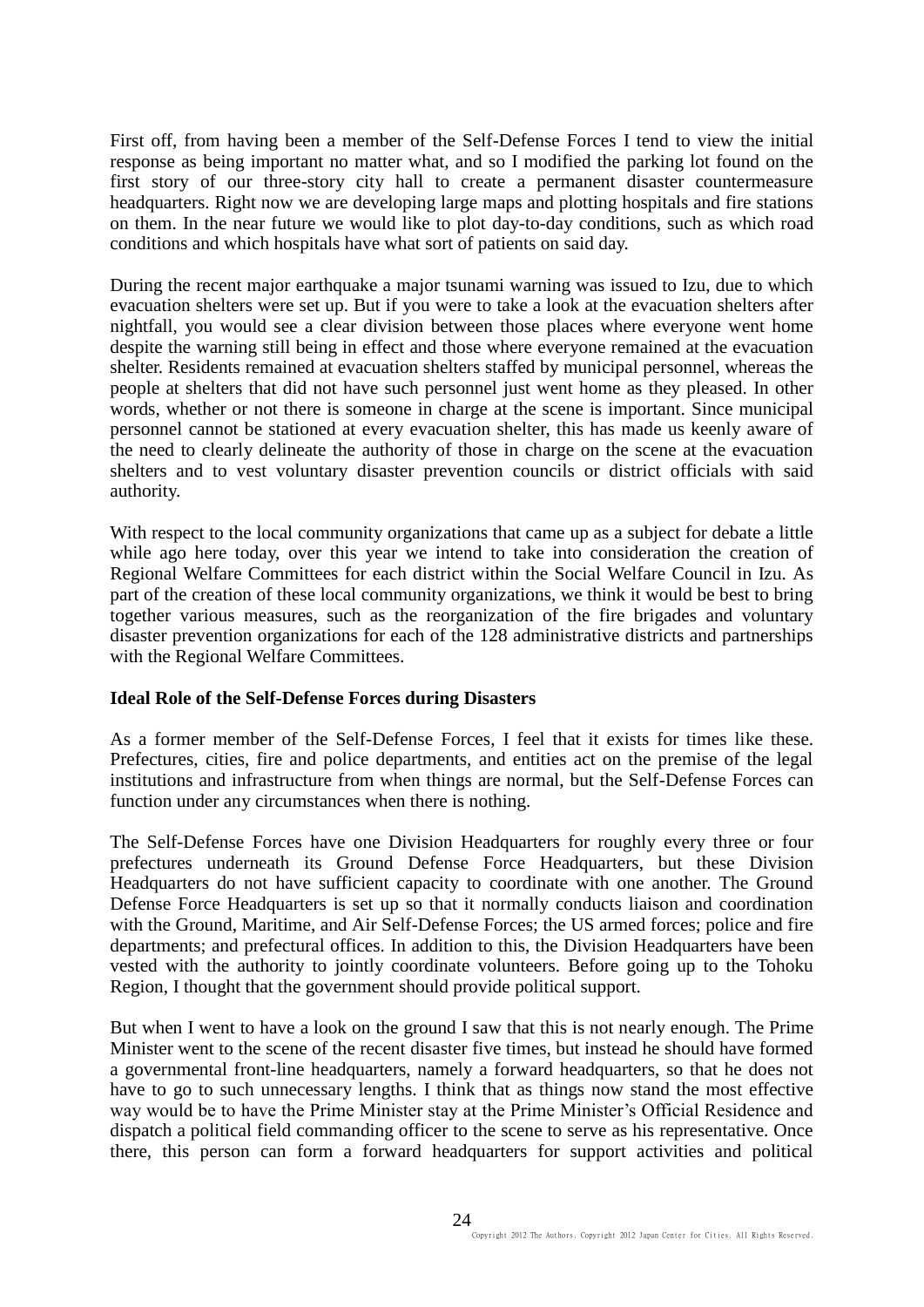administration together with the Ground Self-Defense Forces' Ground Defense Force Headquarters.

### **Community Utility and Responsibilities**

Finally I will turn to a pending problem for Izu, which is the question of why the number of children is decreasing so much. This is because parents in the working population who have children around elementary school age are all moving away. They are moving to areas with workplaces such as Mishima, Kannami, and Nagaizumi that offer a comfortable life and feature bullet train stations. But in fact, there is one other reason. Izu sometimes has its residents perform maintenance on agricultural roads, forest roads, and municipal roads by only supplying them with raw materials. By rights this should be done as part of municipal public works, but Izu lacks the budget for this. So people are moving away because they dislike doing this. As a result the working age population is decreasing, and so too are their children. We are concerned about how to strike a balance between community utility and responsibilities.

One other point has to do with resort regions. Izu has resort regions that contain hot springs from which visitors can see Mound Fuji and Suruga Bay. As such, while I would like to attract residents who are in the working population, perhaps active seniors will come to Izu without having to be lured here. If that is the case then how to go about forming communities there in the future will be an open question.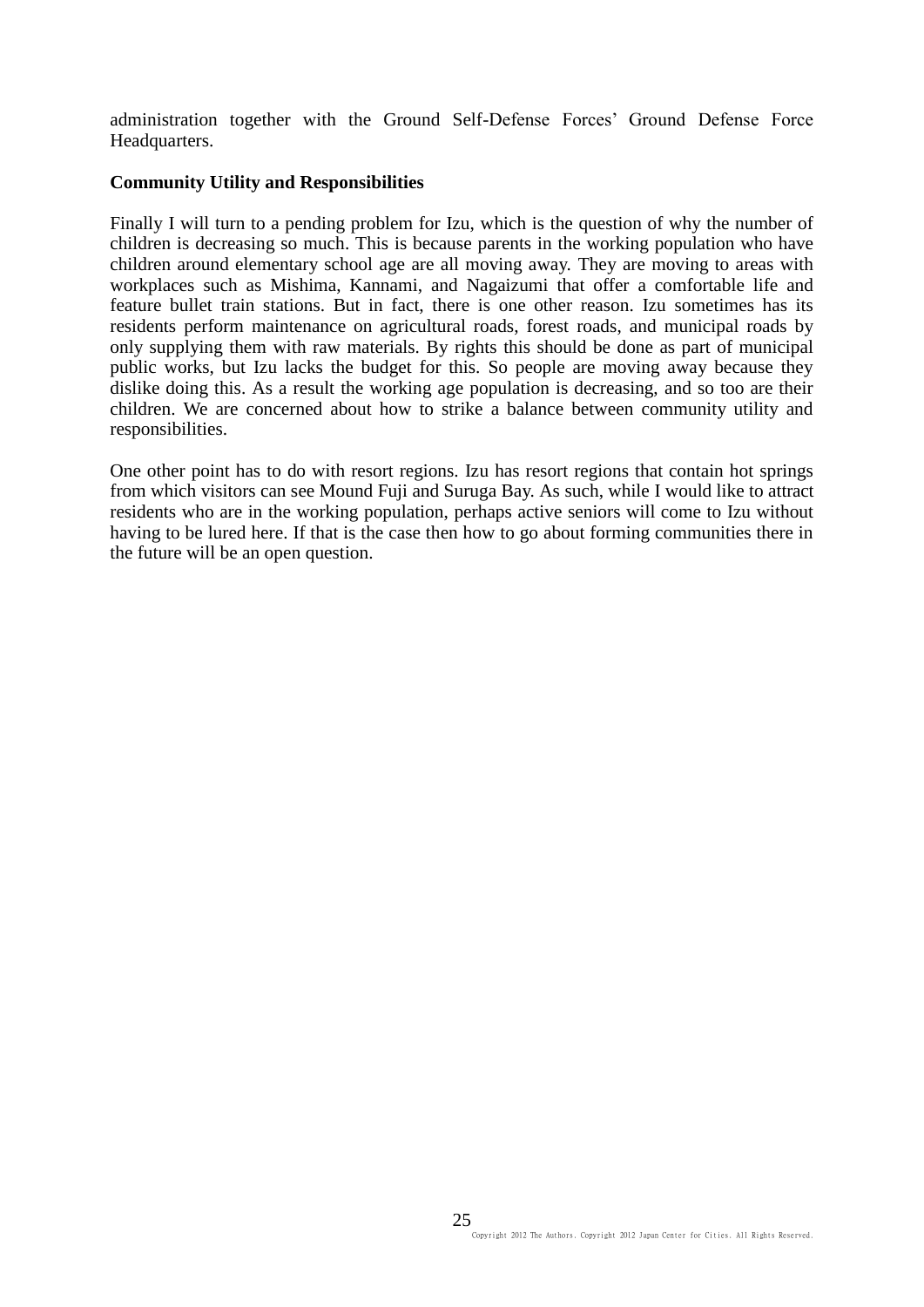### **(8) Exchanges of Opinions**

- $\circ$  The aging of society is proceeding apace, and there are only about half the number of people in the junior baby boom generation as there were in the baby boom generation. Given this state of affairs, I'm inclined to think that it's alright if the organization rates for community councils are all over the place. The constituent members of the community councils are largely the same as those on the senior councils. Since there are some people who almost never turn up at community council meetings but frequently appear at senior councils, there shouldn't be any problems as long as there are opportunities to meet face to face.
- $\circ$  Is it fair to have those people who have joined the community councils and those who have not received the same services? When someone joins a community council they are charged with all sorts of duties, but those who say they don't want to do this are exempted from having to join these councils. Unless we soundly debate just how essential a spirit of mutual cooperation is and discriminate against those who do not join the community councils in the sense that they do not provide any benefits, then such people will only continue to increase in number.
- $\circ$  The creation of neighborhood registers is no longer carried out because of people over-rating the Act on the Protection of Personal Information, but does this not lead to the breakdown of communities?
- $O$  I understand the sentiment behind discriminating between community council members and non-members, but community council non-members cannot be discriminated against when it comes to administrative services.
- $\circ$  I think that problems over personal information can be resolved just by making extra ordinances and the like. The city of Ikeda has created the Ordinance on Safety Checks for the Elderly, under which district welfare officers and local welfare committee members check on the safety of all of the 23,000 elderly people who are 65 years old or older living in the city.
- I feel like the Act on the Protection of Personal Information only focuses on the aspect of protecting personal information, and that it leaves out aspects on the valid use of such information.
- $\circ$  I think there are some places where the people on the administration side have been put on guard against personal information problems.
- O The report of the Seminar on New Community Modalities also lays out problems related to the protection of personal information. The Act on the Protection of Personal Information defines business entities that handle more than 5,000 cases of personal information as being subject to the law, with community councils and the like being almost entirely exempt. I feel that they have the tendency to practice excessive self-restraint. Conversely, even if they are not subject to the Act on the Protection of Personal Information, governments that go about willfully collecting and providing personal information will lose the trust of their residents and will no longer be able to count on their cooperation. First of all, we should clearly define whether an act has been prohibited by the law. Moreover, even if something is not covered by the law, it must be soundly explained out of consideration for ensuring that the residents do not feel anxious about it.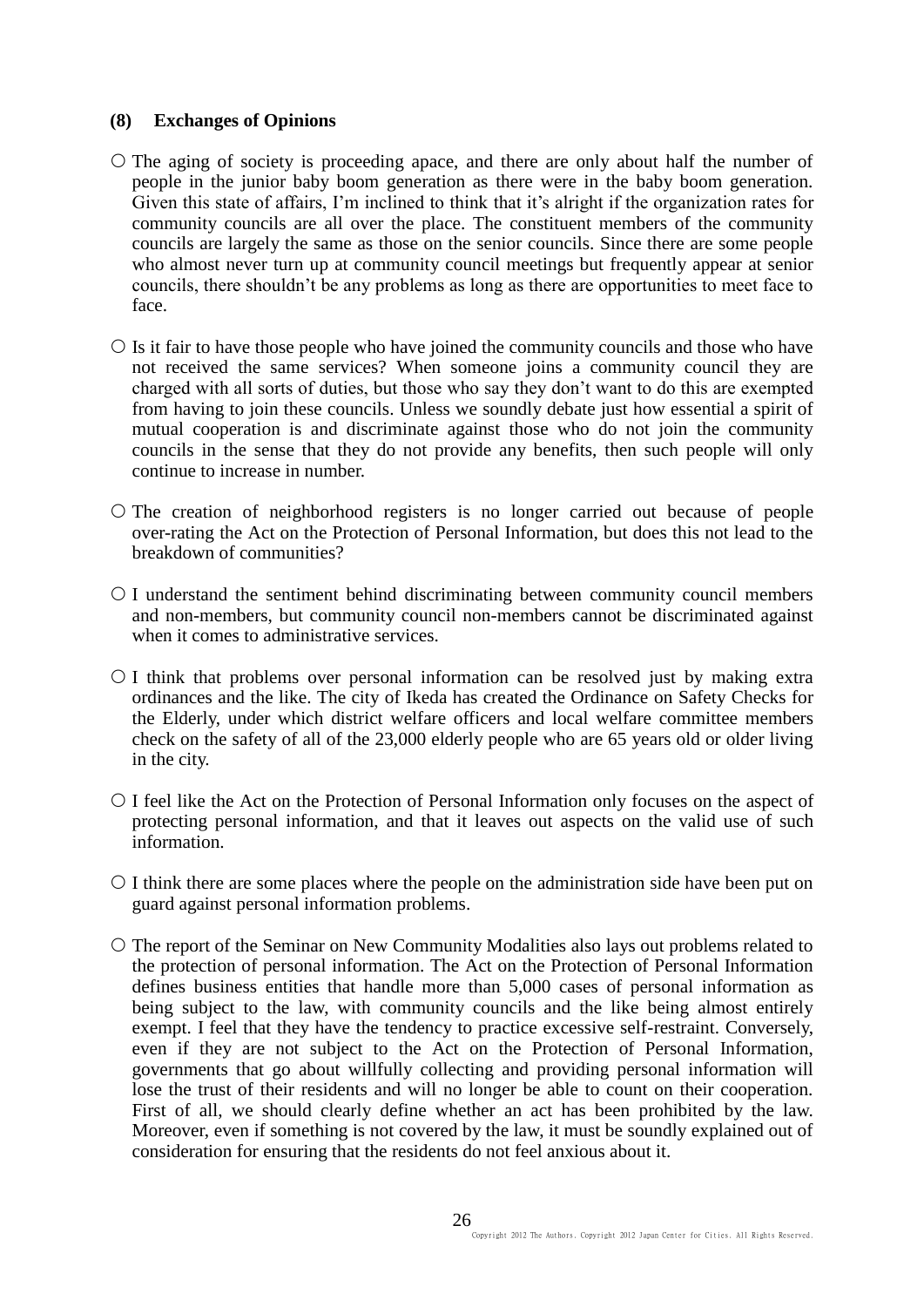- $\circ$  In this current fiscal year we have started an initiative to work together with district welfare officers and officials from the voluntary disaster prevention organizations to list up people who would have trouble evacuating during an emergency. The city will then purchase locked vaults that it will lend out to each of the community councils, which will then manage these registers in the vaults. District welfare officers and officials from the voluntary disaster prevention organizations have already received thorough training in advance related to the handling of personal information from those in charge on the city side. Furthermore, we have received permission from the Information Disclosure and Personal Information Protection Review Board for the start of this initiative.
- District welfare officers actually have real-time information on things like who is currently hospitalized, which hospital they have been taken to, and so on. The safety checks during disasters should make use of this sort of information.
- Enrollment rates for the community councils are also falling every year in our city as well, and as was brought up for discussion a little while ago, I also feel that getting the younger generation to participate in this is a major challenge. On the other hand, we are at full capacity in terms of fire brigades and flood prevention corps. I think that young people will take part if they have a venue in which to actively participate.
- $\circ$  I think that right now community councils are extremely important partners. Not only do they explain the budget to the city council, but as things now stand they also act as our partner in explaining the budget during the councils for joint meetings of the community councils prior to the announcement of the budget to reporters in March.
- When we were merged, regional committees were created at the level of the former municipalities, on top of which there were district committees. But these just devolved into pointless redundancies, and so the regional committees were abolished because the vestiges of the former administration could not be cleared away with them there. Currently, a number of initiatives by the districts have been seen, such as forming NPOs to strive to revitalize under populated areas. For the future, I believe that questions like how should we go about preserving communities at a smaller level and how should we promote districts will be important.
- $\circ$  In the past, cities had created international exchange associations and various other groups by folding them into their city halls via their secretariats. However, it was pointed out during audits that there were problems with municipal personnel running the secretariats while handing out subsidies, and so these were gradually phased out from all of the city halls. Examples where this has been successfully pulled off do not involve no-bid contracts, and thus result in competition. When we indicated that starting from the following fiscal year we would be recruiting these outsourcing projects and moved forward ahead with this, we saw renewed efforts being made by civil activities towards independence.

In the town of Nisekko, Hokkaido, the tourism bureau that was in the town hall was turned out and made into a public company, to which the city provides funding and is currently receiving dividends from. I feel that it is necessary to induce others to adopt such an approach.

 $\circ$  With respect to the enrollment rates at community councils and neighborhood associations, as well as participation and non-participation in community activities, there are divisions between stand-alone houses and apartment buildings, by way of example. There is completely different logic at play depending on whether they are inclined to reside there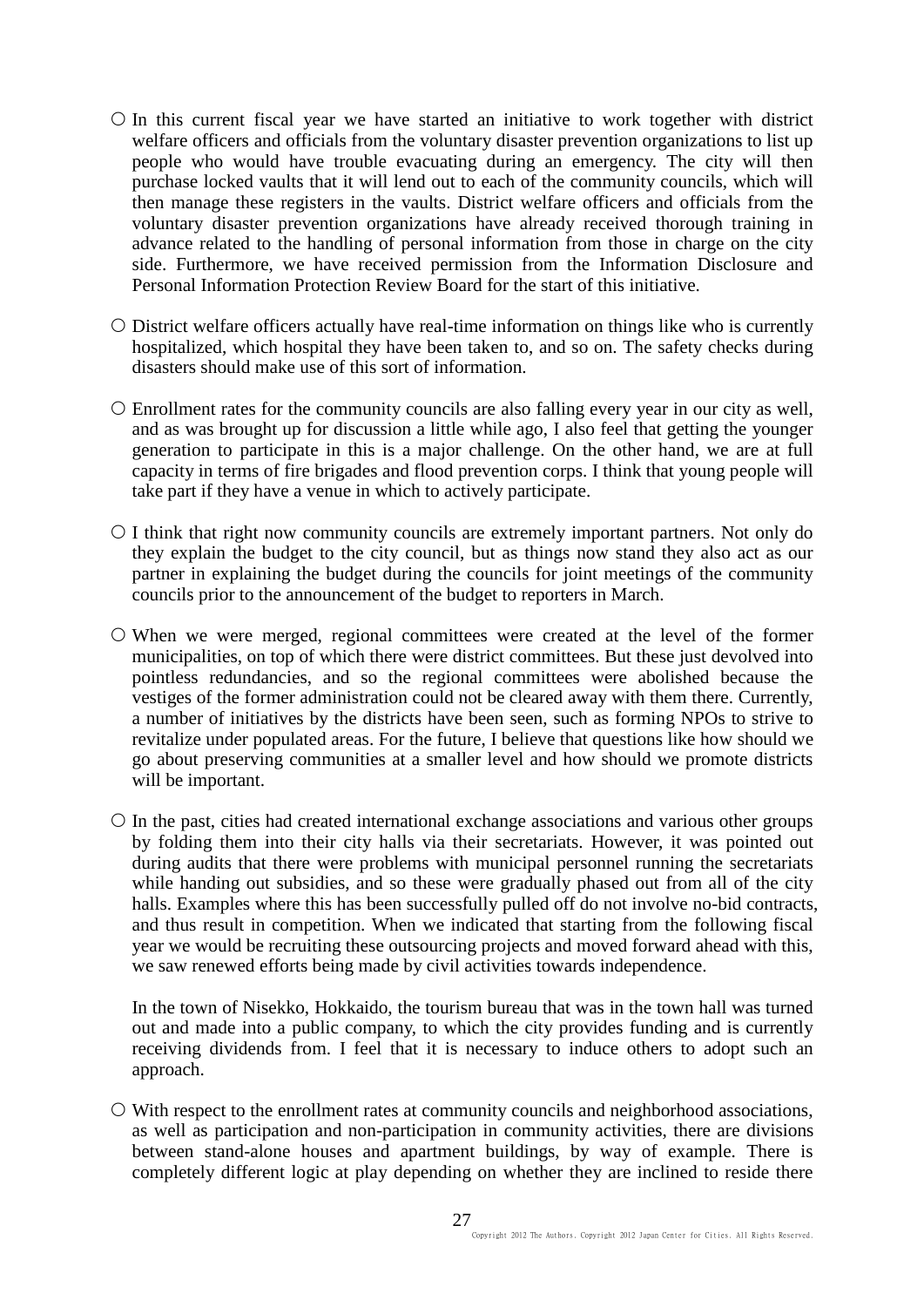permanently, or whether they intend to reside their for a long time but not permanently, or whether they are only staying there temporarily. It is easier to induce people that have children to take part in community activities, but I feel like this is inordinately difficult to pull off with people before they have kids.

- $\circ$  The demands that residents have of their neighborhood associations, that district residents have of their district governments, and that city dwellers have of the city government are 80% identical. What does differ here are the demands for medical care that the Tokyo Metropolitan Region has. Ultimately, I believe that the extent to which local people and local governments coordinate and cooperate with one another will be a challenge for municipal government management going forward in the 21st century.
- $\circ$  Measures for people who live alone-especially for young people-are extremely difficult. The number of studio apartments has risen drastically, and we are coping with these by means such as partnering with schools.
- Following the earthquake on March 11, people steadily streamed into our evacuation shelters from the so-called irradiated regions from around March 12 and 13. In the end we took in some 1,600 people. One day all of a sudden people were being sent over in independent private vehicles or buses in anything but a planned manner. Recently the 1,600 people who were there has fallen to about 120 people now. In short, they were not under any sort of control whatsoever, but were escaping in a loose and disparate fashion. For this reason the municipalities in question had not yet determined everyone's whereabouts, and for our part we were operating with absolutely no knowledge of just how many people would be coming.
- When sending relief supplies, the rules call for these to be tentatively shipped by having the prefectures serve as the contact points, rather than the municipalities, and for the supplies to pass through the prefectures. But these supplies were not making it through the prefectures stipulated in the rules to reach the municipalities where they were in demand, and so this completely failed to work.

Meals for the evacuees were overseen by the prefecture, and each day 2,000 meals (one meal for one person contained two rice balls and two pieces of bread each), and 4,000 sets of rice balls and bread would arrive at the city hall all at once, and we would then distribute this. But even as the number of people increased the number of meals remained at 2,000. Since the meals would be made quite far from the people eating them and then brought in they would cool down. As such, since there are lunch vendors in the local area we persuaded the government by saying the people would be able to eat hot meals if we made use of those on the local side, thereby resolving the issue.

- $\circ$  From our experience from the major earthquake it seems like we should be having an urgent debate in terms of national governmental institutions. This should encompass the roles of the national government and the prefectures, as well as whether this should even be done through the prefectures or, as I tend to think, it would be better to leave what can be entrusted to the municipalities up to us, which is to say those of us on site on the front lines.
- When hundreds of people from different municipalities showed up and were packed into gymnasiums, leaders like local government organizations of sorts would emerge and so-called communities would arise to get everything under control and perform independent management. For example, they would tell us what sorts of things were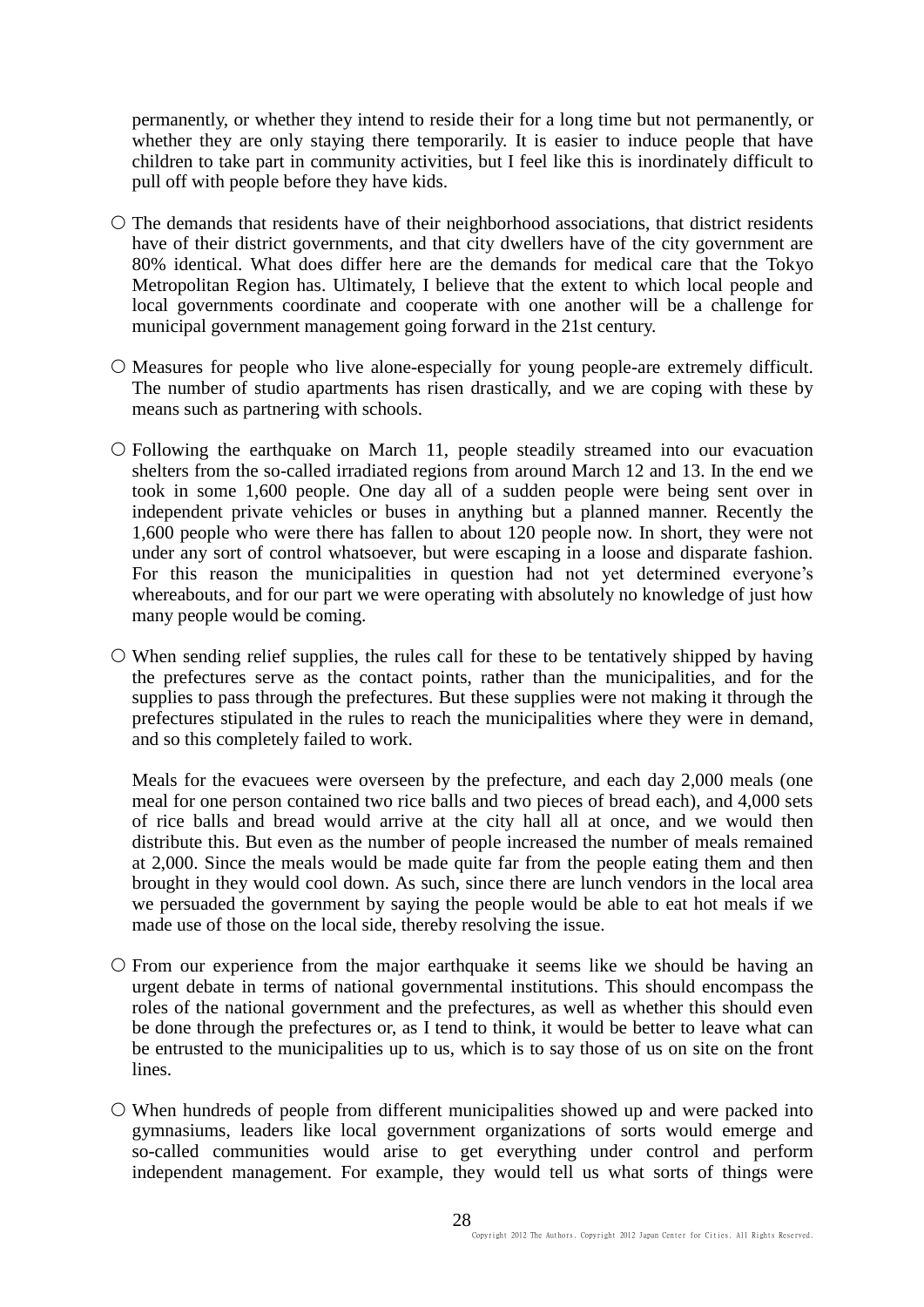needed and what was missing even amongst the abundant relief supplies, which was information that our municipal personnel could not find out by asking.

- $\circ$  In fact, a method known as direct aid was adopted at the time of the Great Sichuan Earthquake in China, whereby the disaster-stricken regions were identified and each municipality took responsibility for soundly supporting these stricken regions, which was enormously effective. The cities would independently perform on site surveys, and from there would go about providing meticulous assistance to a single city for an extended period of time. Cooperation began with the cities dispatching personnel as needed, the chambers of commerce and industry coordinating with partner chambers of commerce and industry, and with social welfare committees receiving volunteers. Since it turned into a long, drawn-out affair personnel were dispatched for long periods of time. Personally I feel that unless you do it this way then you will not be able to create effective support structures.
- $\circ$  With respect to dispatching reinforcements for firefighting during major earthquakes, this is something that the mayor must make a decision on by considering the personal safety of the personnel.
- $\circ$  Mayor's meetings play an important role when it comes to aid for the stricken regions.